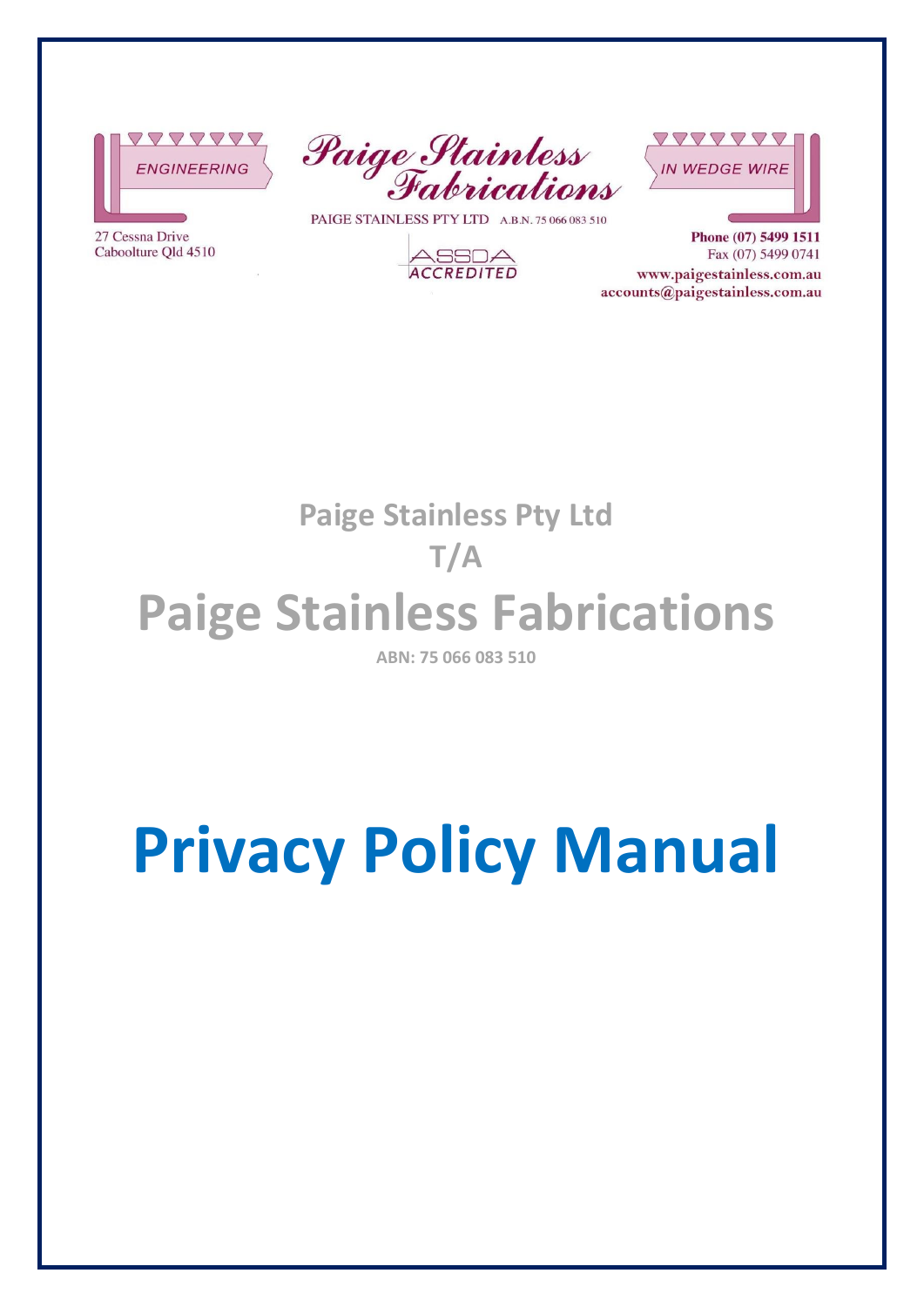### **Table of Contents**

| 1.                                                                               | <i><b>Introduction</b></i><br><u> 1989 - Johann Harry Barn, mars ar breist fan de Amerikaanske kommunent fan de Amerikaanske kommunent fan de A</u> | Page 2  |
|----------------------------------------------------------------------------------|-----------------------------------------------------------------------------------------------------------------------------------------------------|---------|
| 2.                                                                               | Australian Privacy Principles (APP's) and NDB __________________________________                                                                    | Page 3  |
| 3.                                                                               |                                                                                                                                                     | Page 4  |
| 4.                                                                               | Types Of Personal Information That Is Collected & Held ________________                                                                             | Page 4  |
| 5.                                                                               | Procedures and responding to potential breaches of Privacy ___________                                                                              | Page 6  |
| 6.                                                                               | Purposes For Which Information Is Collected, Held, Used And Disclosed _                                                                             | Page 8  |
| 7.                                                                               | How An Individual May Access Personal Information Held, And How                                                                                     |         |
|                                                                                  | They May Seek Correction Of Such Information ___________________________________                                                                    | Page 9  |
|                                                                                  | 8. How An Individual May Complain About A Breach Of The APP, And                                                                                    |         |
|                                                                                  |                                                                                                                                                     | Page 10 |
|                                                                                  | 9. Will Personal Information Be Disclosed To Overseas Recipients __________                                                                         | Page 11 |
| 10. Availability Of This Privacy Policy Manual _________________________________ |                                                                                                                                                     | Page 11 |
|                                                                                  |                                                                                                                                                     | Page12  |
| 12. Appendix A                                                                   |                                                                                                                                                     | Page13  |

**DISCLAIMER:** Subject to any applicable law which cannot be excluded and to all provision implied by statute which cannot be excluded, EC Credit Control (Aust) Pty Ltd accepts no responsibility for any loss, damage, cost or expense (whether direct or implied) incurred by you as a result of any error, omission or misrepresentation in any information in this manual.



**Phone 1300 361 070** 

Together - working with you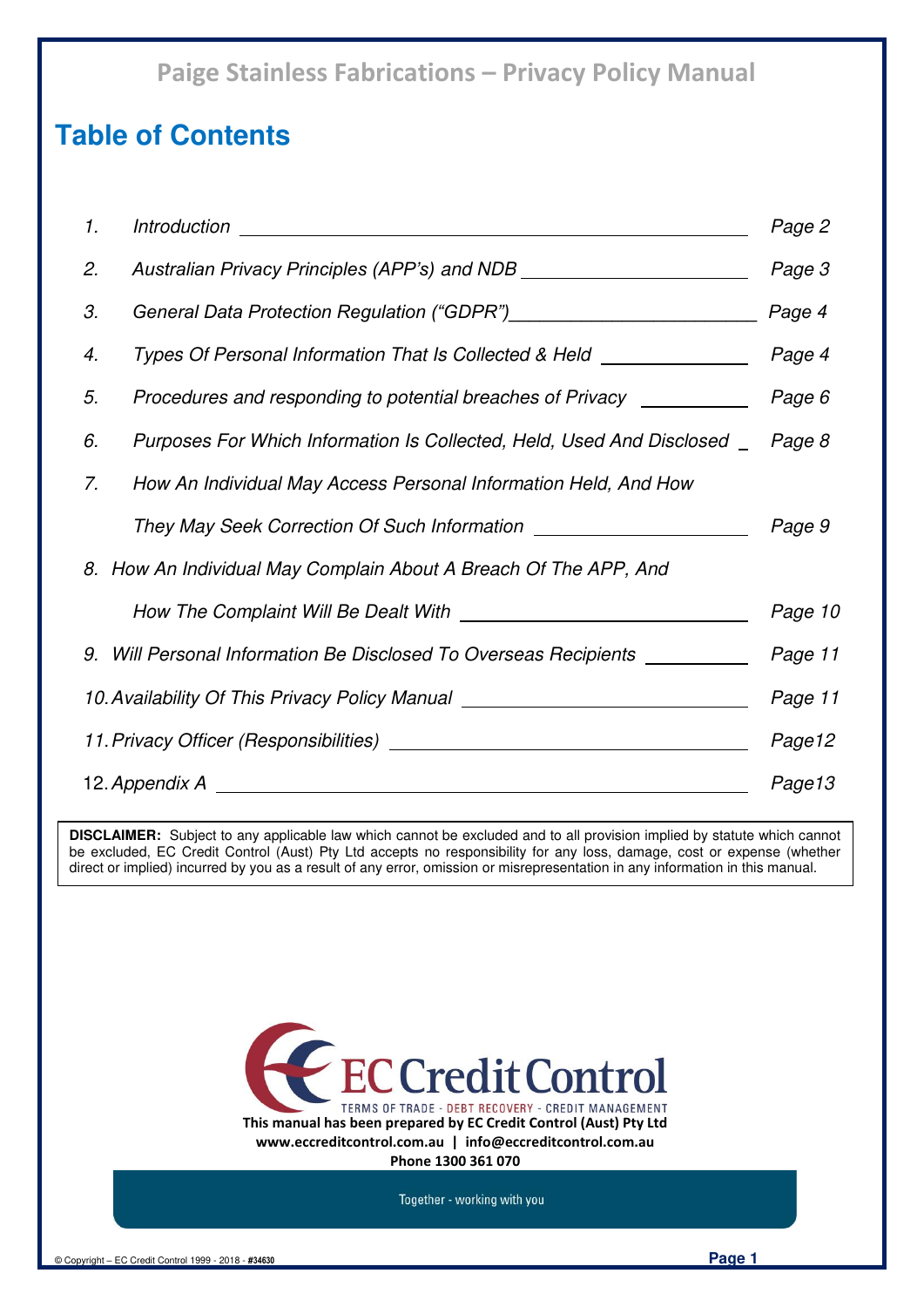### **1. Introduction**

From 12 March 2014, the Australian Privacy Principles (APP's) replaced the National Privacy Principles and Information Privacy Principles and were inserted into the Privacy Act 1988 ("the Act") at schedule 1. These principles apply to private sector organisations who deal with information relating to individuals. This legislation is designed to protect personal information about individuals and sets in place a framework and guidelines about how to deal with this information. APP 1.3 requires an APP entity to have a clearly expressed and up-to-date APP privacy policy describing how it manages personal information. Further in February 2018, the Notifiable Data Breaches ("NDB") Scheme was introduced under Part IIIC of the Act. The NDB establishes requirements and compliance mechanisms for entities in responding to data breaches.

As at 25 May 2018, the EU General Data Protection Regulation ("GDPR") was introduced providing increased transparency for data protection for all businesses transferring data to the Europe Union. While the GDPR and the APP share some similarities, Paige Stainless Fabrications is providing robust privacy policies and procedures for its staff and clients. This includes ensuring that it conforms to all required APP's including the provision of a clearly expressed and readily available Privacy Policy. This is completed by the provision of this Privacy Policy Manual.

An APP privacy policy is a key tool for meeting APP 1's requirements.

To assist with this compliance, Paige Stainless Fabrications ensures that all of its staff members adhere to these policies and procedures. Any breaches of these policies and procedures must be reported to the relevant staff member's manager or supervisor immediately so that any appropriate measures can be taken to mitigate any issues surrounding an identified breach.

Every staff member of Paige Stainless Fabrications who handles personal information is required to have an understanding of the Australian Privacy Principles (APP's), the Act and the GDPR, where necessary. Where a more detailed knowledge of Paige Stainless Fabrications' rights and responsibilities is required, the Privacy Officer will be able to provide assistance.

All staff are encouraged to discuss privacy issues with the nominated Privacy Officer.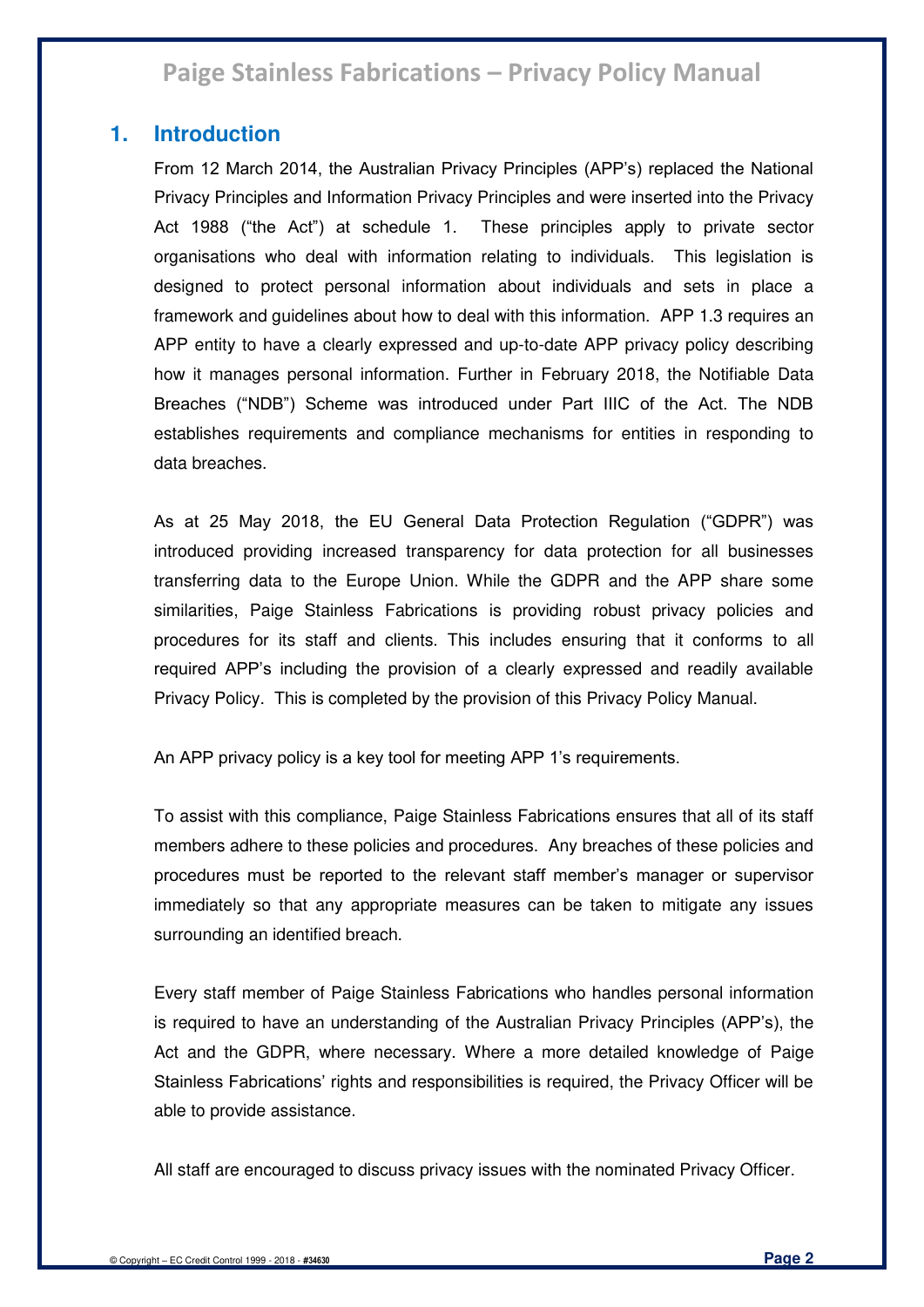#### **Review**

Formal review of this privacy policy shall be undertaken on a 6 monthly basis with the details of this review recorded by the Privacy Officer.

### **2. Australian Privacy Principles (APP's)**

The Privacy Act 1988 and the Credit Reporting Privacy Code 2014 places obligations and responsibilities on employers and employees to ensure that information collected from individuals is collected, retained and used in line with the APP's. Paige Stainless Fabrications shall abide by the following APP's at all times:

#### **APP No.**

#### *Part 1 – Consideration of personal information privacy*

- APP 1 Open and transparent management of personal information
- APP 2 Anonymity and pseudonymity

#### *Part 2 – Collection of personal information*

- APP 3 Collection of solicited personal information
- APP 4 Dealing with unsolicited personal information
- APP 5 Notification of the collection of personal information

#### *Part 3 – Dealing with personal information*

- APP 6 Use or disclosure of personal information
- APP 7 Direct marketing
- APP 8 Cross-border disclosure of personal information
- APP 9 Adoption, use or disclosure of government related identifiers

#### *Part 4 – Integrity of personal information*

- APP 10 Quality of personal information
- APP 11 Security of personal information

#### *Part 5 – Access to, and correction of, personal information*

- APP 12 Access to personal information
- APP 13 Correction of personal information

Further information regarding the APP's can be obtained from the office of the Australian Information Commissioner at www.oaic.gov.au.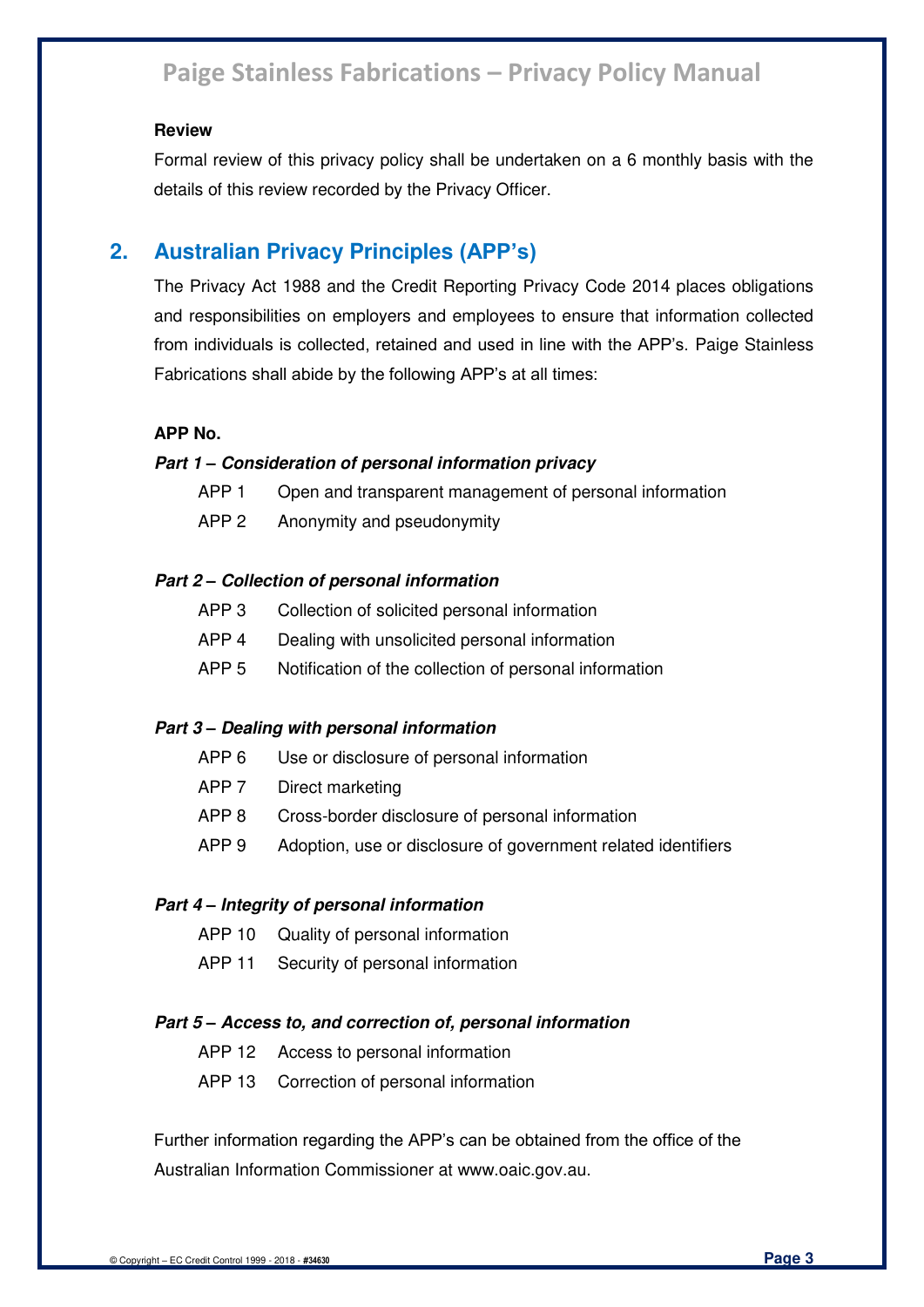A copy of the APP's as produced by the Office of the Australian Information Commissioner is attached as Appendix A. The NDB forms part of the Act as a new implemented scheme for companies to advise its clients, in the event of a potential data breach that is likely to result in serious harm to any individuals whose personal information is involved in the breach. Paige Stainless Fabrications' Privacy Policy Manual provides a data breach preparation and response to any potential breaches to ensure compliance under the NDB and the Act.

### **3. General Data Protection Regulation ("GDPR")**

Upon the implementation of the GDPR on 25 May 2018, Paige Stainless Fabrications has updated the way they use and collect personal data from residents in the EU. This involves, identifying Paige Stainless Fabrications' data protection officer ("Privacy Officer"), how clients can contact the Privacy Officer and identifying the process of transferring client's personal information. Further, the implementation of cookies notices on Paige Stainless Fabrications' website has been activated to ensure Paige Stainless Fabrications' clients have adequate protection in providing consent to Paige Stainless Fabrications withholding their personal data.

### **4. Types of Personal Information That is Collected, Used, Processed & Held**

Paige Stainless Fabrications collects personal information for a variety of reasons. This personal information will be collected in the normal course of business and will relate to Goods and/or Services that are provided by Paige Stainless Fabrications to clients. This information collected will be done so in the course of business where the client is a customer of Paige Stainless Fabrications or when the client acts as a guarantor for another person or company that is a client of Paige Stainless Fabrications. Paige Stainless Fabrications will not collect information that is not relevant or sensitive in nature unless it is required in the normal course of business.

The personal information that is collected may include, but will not be limited to the following;

- 1/ Full name
- 2/ Address
- 3/ Date of birth
- 4/ Credit references if applicable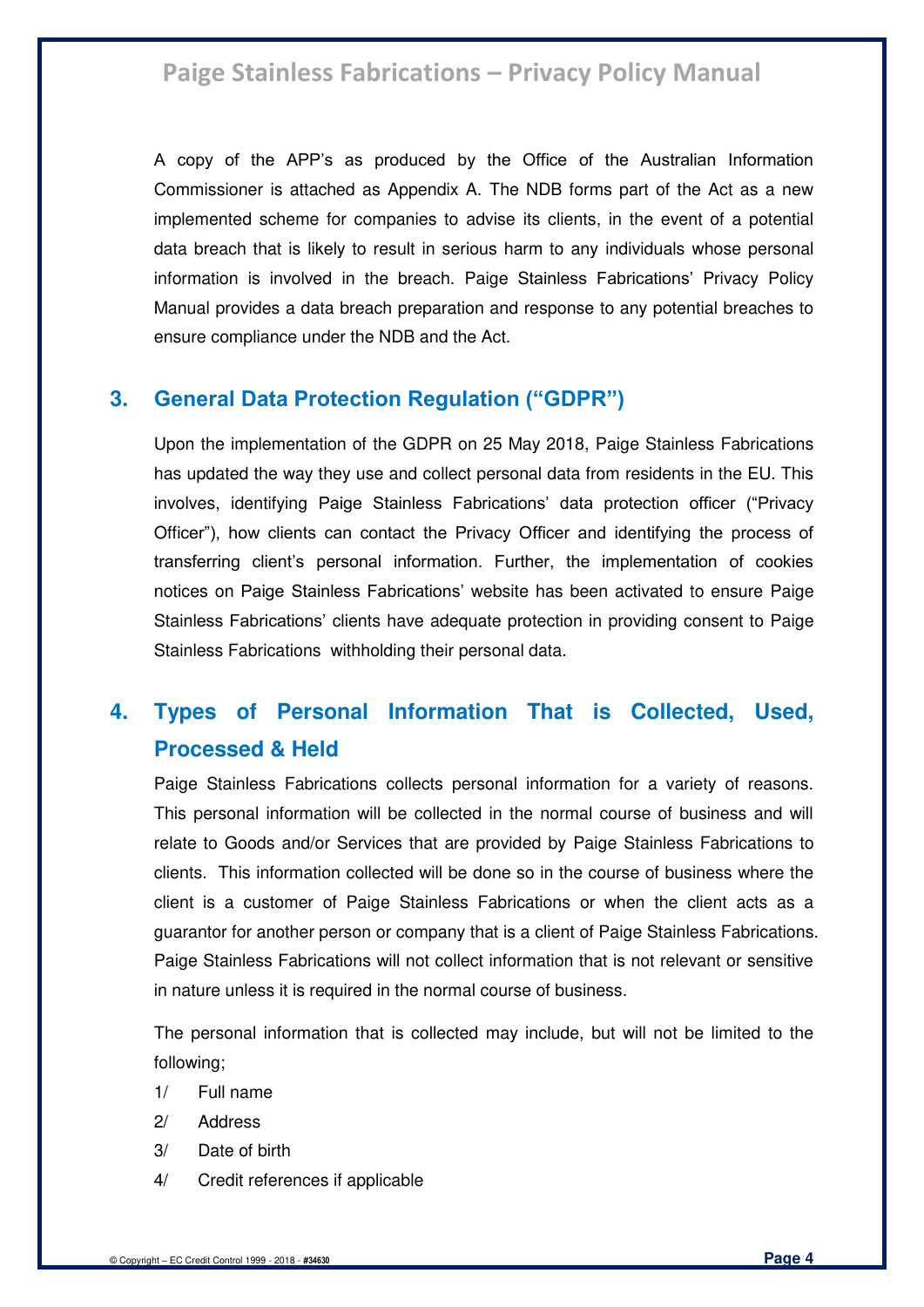- 5/ Publically available information which relate to the clients activities in Australia
- 6/ Any information recorded in the National Personal Insolvency Index
- 7/ The client acknowledges that provided the correct Privacy Act disclosures have been made that Paige Stainless Fabrications may conduct a credit report on the client for the purposes of evaluating the credit worthiness of the client.
- 8/ Driver's license details
- 9/ Medical insurance details (if applicable)
- 10/ Electronic contact details including email, Facebook and Twitter details
- 11/ Next of kin and other contact information where applicable

Paige Stainless Fabrications ensures that all personal information is held in a secure manner. Where applicable and to the best of Paige Stainless Fabrications' knowledge all computers or servers have the required security protections in place to safeguard and protect any personal information that is held by Paige Stainless Fabrications.

We use cookies on our website. Cookies are small files which are stored on your computer. They are designed to hold a modest amount of data (including personal information) specific to a particular client and website, and can be accessed either by the web server or the client's computer. In so far as those cookies are not strictly necessary for the provision of Paige Stainless Fabrications' services, we will ask you to consent to our use of cookies when you first visit our website.

In the event that you utilise our website for the purpose of purchases/orders, Paige Stainless Fabrications agrees to display reference to cookies and /or similar tracking technologies, such as pixels and web beacons (if applicable), and requests consent for Paige Stainless Fabrications collecting your personal information which may include:

- (a) IP address, browser, email client type and other similar details;
- (b) Tracking website usage and traffic; and
- (c) Reports are available to Paige Stainless Fabrications when Paige Stainless Fabrications sends an email to the client, so Paige Stainless Fabrications may collect and review that information

If you consent to Paige Stainless Fabrications' use of cookies on our website and later wish to withdraw your consent, you may manage and control Paige Stainless Fabrications' privacy controls through your browser, including removing cookies by deleting them from your browser history when you leave the site.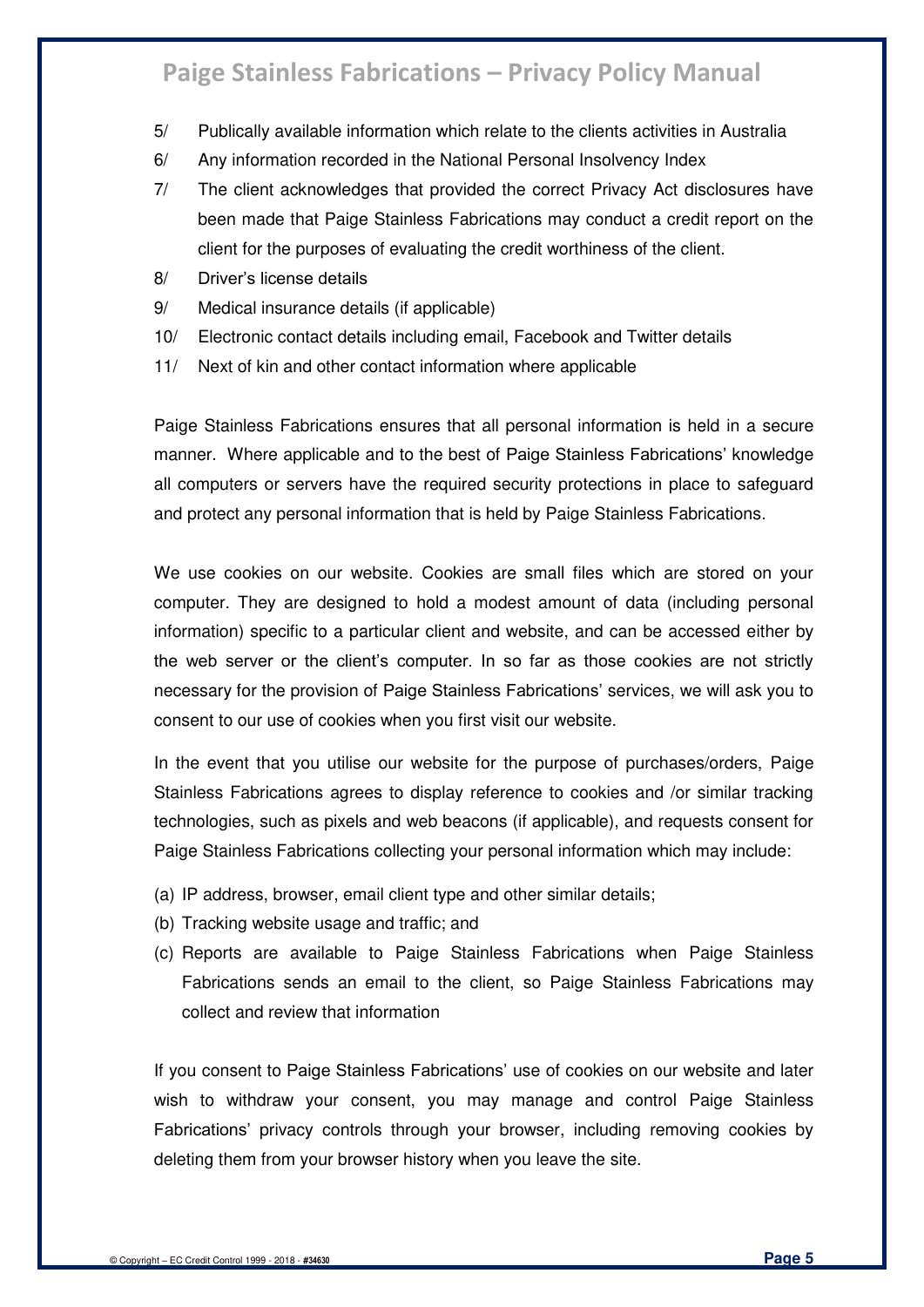Paige Stainless Fabrications also regularly conducts internal risk management reviews to ensure that its infrastructure (to the best of its knowledge) is secure and any identifiable risks have been mitigated as much as they can be in the normal course of business.

### **5. Procedures and responding to potential breaches of Privacy**

In accordance with the NDB Paige Stainless Fabrications is aware of its responsibilities to notify its clients in the event of a potential data breach that may cause serious harm to clients. Further, in the event the client is located in the Europe Union ("EU"), Paige Stainless Fabrications acknowledges that any potential data breaches will be safeguarded by the provisions of the GDPR.

Paige Stainless Fabrications will collect and process personal information in the normal course of business. This personal information may be collected and processed, but is not limited to, any of the following methods;

- 1/ Credit applications forms
- 2/ Work authorisation forms, quote forms or any other business documentation
- 3/ Publically available databases that hold information
- 4/ Websites that detail information such as Sensis, Facebook, Google etc
- 5/ By verbally asking you for information as part of normal business practices

Where relevant to data processing as per the GDPR, and in particular where Paige Stainless Fabrications uses new technologies, and takes into account the nature, scope, context and purposes of processing and considers that the data processing is likely to result in a high risk to the rights and freedoms of natural persons, the Privacy Officer shall, prior to the processing of personal information, carry out an assessment of impact of the envisaged processing operations on the protection impact assessment. The data protection assessment will be required in instances whereby:

(a) a systematic and extensive evaluation of personal aspects relating to natural persons which is based on automated processing, including profiling, and on which decisions are based that produce legal effects concerning the natural person or similarly significantly affect the natural person;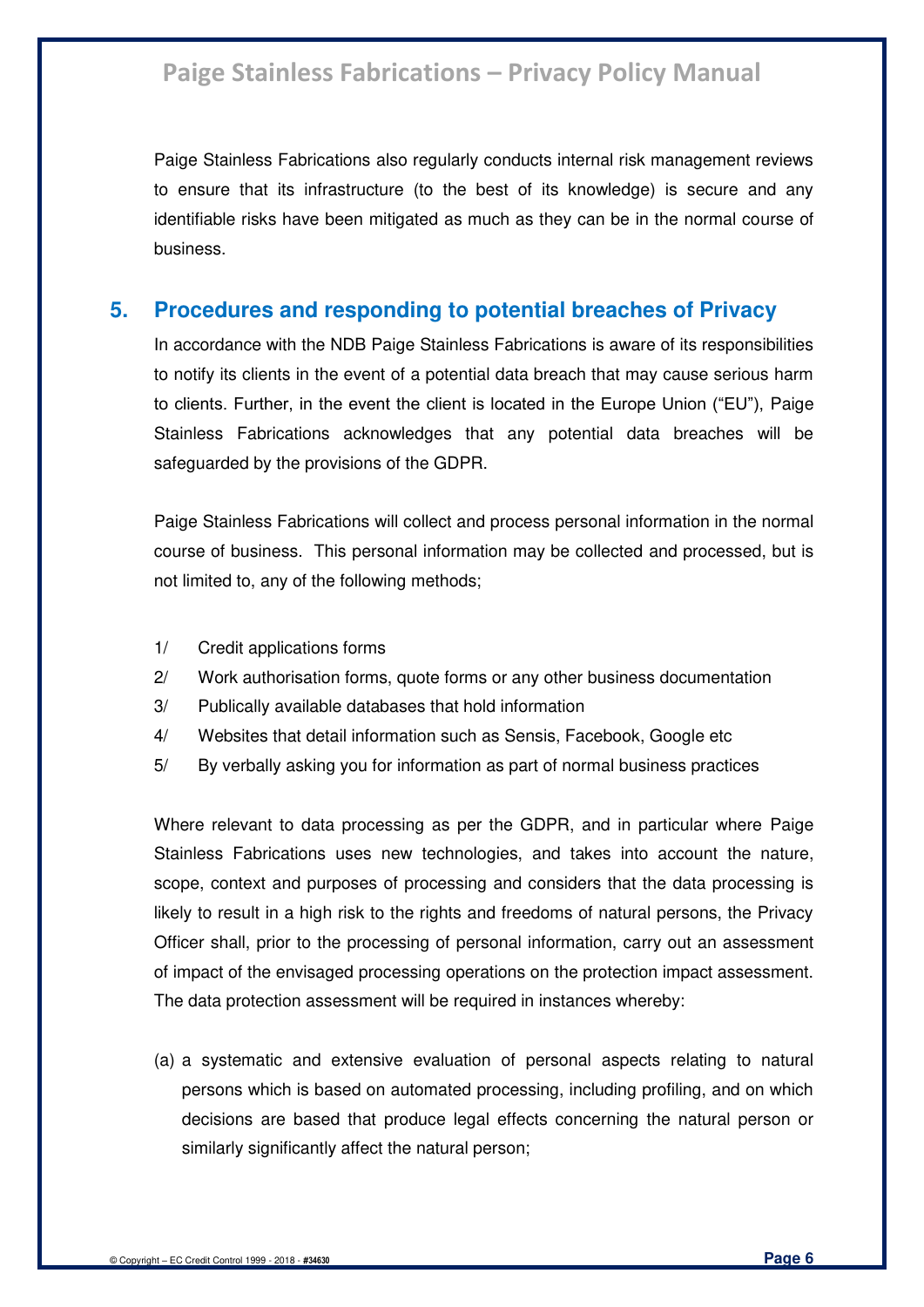- (b) processing on a large scale of special categories of data referred to in [Article 9\(](https://gdpr-info.eu/art-9-gdpr/)1) of the GDPR, or of personal data relating to criminal convictions and offences referred to in [Article 10](https://gdpr-info.eu/art-10-gdpr/) of the GDPR; or
- (c) a systematic monitoring of a publicly accessible area on a large scale.

The assessment shall be carried out in accordance with Article 35 (7) of the GDPR and carry out reviews of such data protection impact assessments when there is any change of the risk associated with the processing of personal information.

As a client of Paige Stainless Fabrications and agreeing to Paige Stainless Fabrications' Terms and Conditions of Trade, which comprises of Paige Stainless Fabrications' privacy statement you hereby agree and consent to the provisions of this Privacy Policy Manual, including but not limited to the collection, processing, use and disclosure of your personal information. In the event that you do not wish to agree or consent to any of the above use, processing collection and disclosure, then Paige Stainless Fabrications warrants that any request by you to withdraw your consent or agreement shall be deemed as confirmation by you to cease any and/or all collection use, processing and disclosure of your personal information. You may make a request to withdraw your consent at anytime by telephone and/or by email to the following contact details;

#### **The Privacy Officer Sharlene Finn Paige Stainless Fabrications**  27 Cessna Drive Caboolture QLD 4510 sharlene@paigestainless.com.au (07) 5499 1511

Paige Stainless Fabrications will ensure that any Information that is to be obtained from you is done so using Paige Stainless Fabrications' prescribed forms which;

Authorise Paige Stainless Fabrications:

- 1/ To collect personal information; and
- 2/ Inform the individual what personal information is being collected; and
- 3/ Inform the individual why (the purpose) the personal information is being collected; and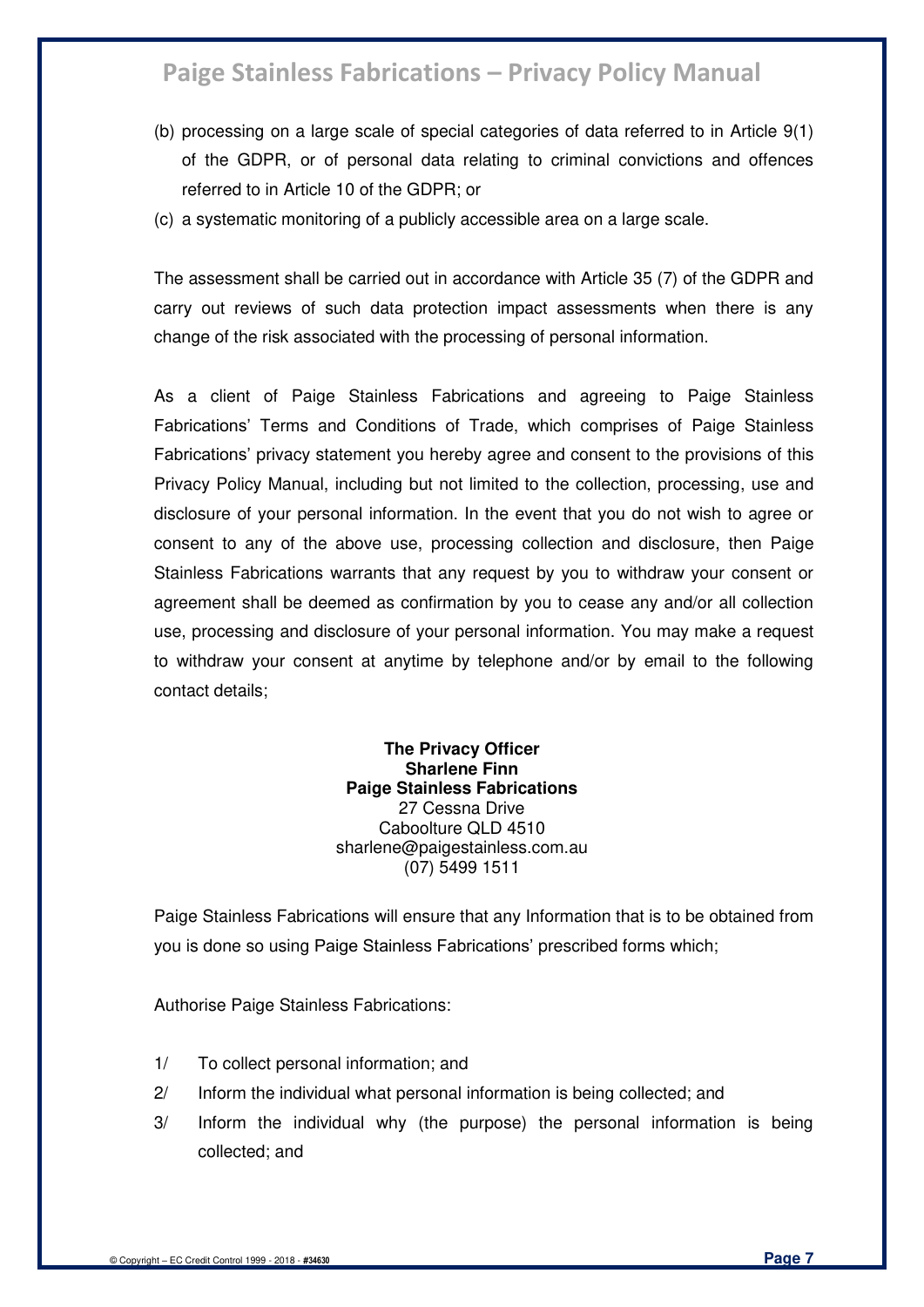4/ Inform the individual why & when personal information will be disclosed to  $3<sup>rd</sup>$ parties.

It is the responsibility of Paige Stainless Fabrications to ensure that any personal information obtained is as accurate and up to date as possible and information is only collected by lawful means in accordance with the Act and relevantly, in accordance with the GDPR.

### **6. Purposes For Which Information Is Collected, Held, Used And Disclosed**

#### **Disclosure to Third Parties**

Paige Stainless Fabrications will not pass on your personal information to third parties without first obtaining your consent.

In accordance with the Act, and relevantly the GDPR, Personal Information can only be used by Paige Stainless Fabrications for the following purposes:

- 1/ Access a credit reporter's database for the following purposes:
	- a) To assess your application for a credit account; or
	- b) To assess your ongoing credit facility; or
	- c) To notify a credit reporter of a default by you; or
	- d) To update your details listed on a credit reporter's database; or
- 2/ Check trade references noted on the prescribed form for the following purposes:
	- a) To assess your application for a credit account; or
	- b) To assess your ongoing credit facility; or
	- c) To notify a default.
- 3/ Market Paige Stainless Fabrications' products and services.
- 4/ Any other day to day business purposes such as complying with ATO requirements, managing accounting returns or legal matters.

**Relationship with Credit Reporter -** In the event that notification of a default has been reported to a Credit Reporter and your credit file has been updated (including any changes to the balance outstanding or contact details), then the Credit Reporter shall be notified as soon as practical of any such changes.

Paige Stainless Fabrications will only gather information for its particular purpose (primary purpose). In accordance with the Act, and relevantly the GDPR Paige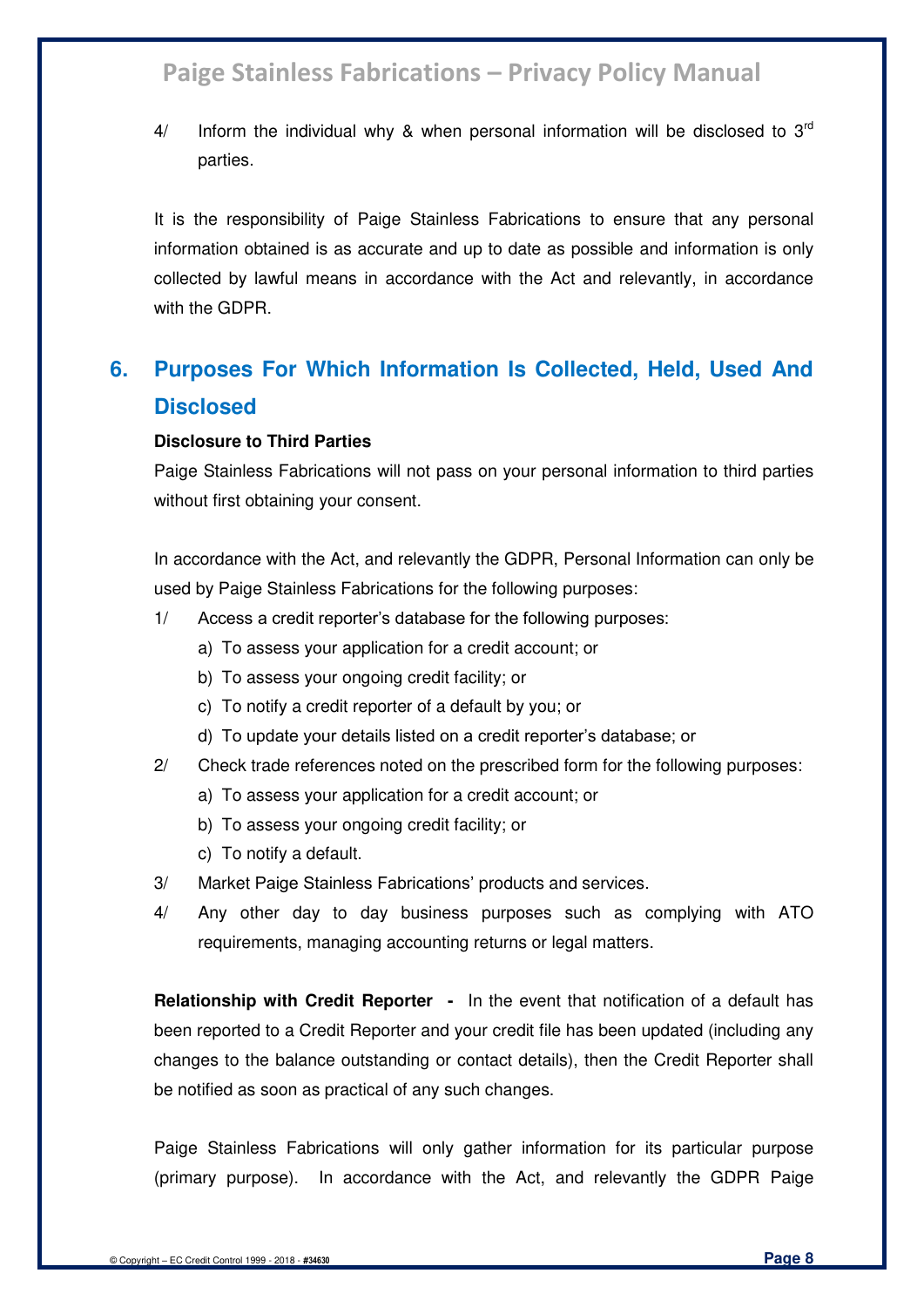Stainless Fabrications will not disclose this information for any other purpose unless this has been agreed to by both parties.

### **7. How An Individual May Access Personal Information Held, And How They May Seek Correction Of Such Information**

You shall have the right to request from Paige Stainless Fabrications a copy of all the information about you that is retained by Paige Stainless Fabrications. You also have the right to request (by telephone and/or by email) that Paige Stainless Fabrications correct any information that is incorrect, outdated or inaccurate.

Any requests to receive your personal information or to correct personal information should be directed to the following contact details;

> **The Privacy Officer Sharlene Finn Paige Stainless Fabrications**  27 Cessna Drive Caboolture QLD 4510 sharlene@paigestainless.com.au (07) 5499 1511

Paige Stainless Fabrications will destroy personal information upon your request (by telephone and/or by email) or when the personal information is no longer required. The exception to this is if the personal information is required in order to fulfil the purpose of Paige Stainless Fabrications or is required to be maintained and/or stored in accordance with the law.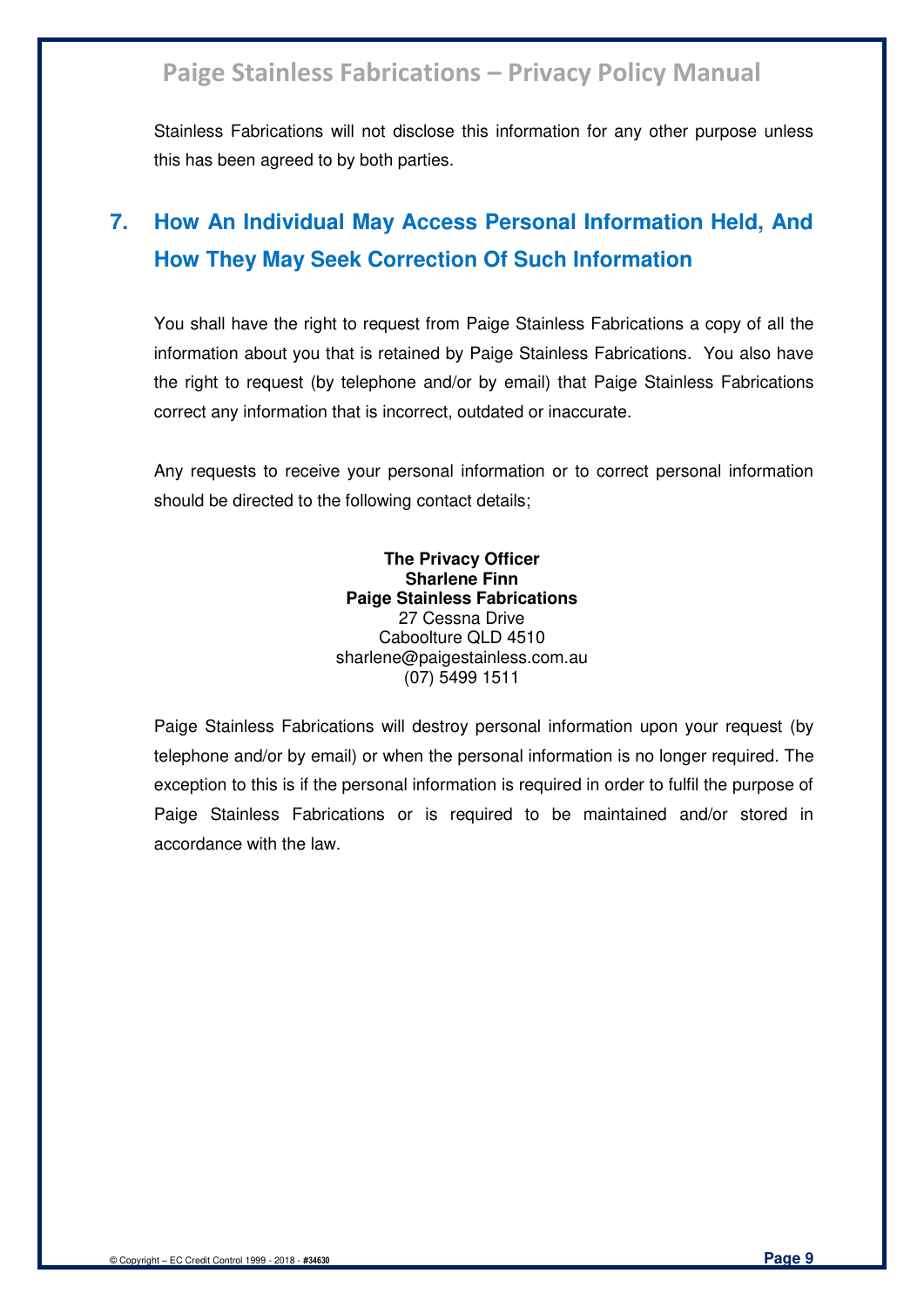### **8. How An Individual May Complain About A Breach Of The APP, And How The Complaint Will Be Dealt With**

You can make a complaint to Paige Stainless Fabrications' internal dispute resolution team ('IDR') regarding an interference with and/or misuse of your personal information by contacting Paige Stainless Fabrications via telephone or email.

Any complaints should be directed to the following contact details in the first instance;

**The Privacy Officer Sharlene Finn Paige Stainless Fabrications**  27 Cessna Drive Caboolture QLD 4510 sharlene@paigestainless.com.au (07) 5499 1511

In your communication you should detail to Paige Stainless Fabrications the nature of your complaint and how you would like Paige Stainless Fabrications to rectify your complaint.

We will respond to that complaint within 7 days of receipt and will take all reasonable steps to make a decision as to the complaint within 30 days of receipt of the complaint.

We will disclose information in relation to the complaint to any relevant credit provider and or CRB that holds the personal information the subject of the complaint.

In the event that you are not satisfied with the resolution provided, then you can make a complaint to the Information Commissioner on the OAIC website at [www.oaic.gov.au](http://www.oaic.gov.au/)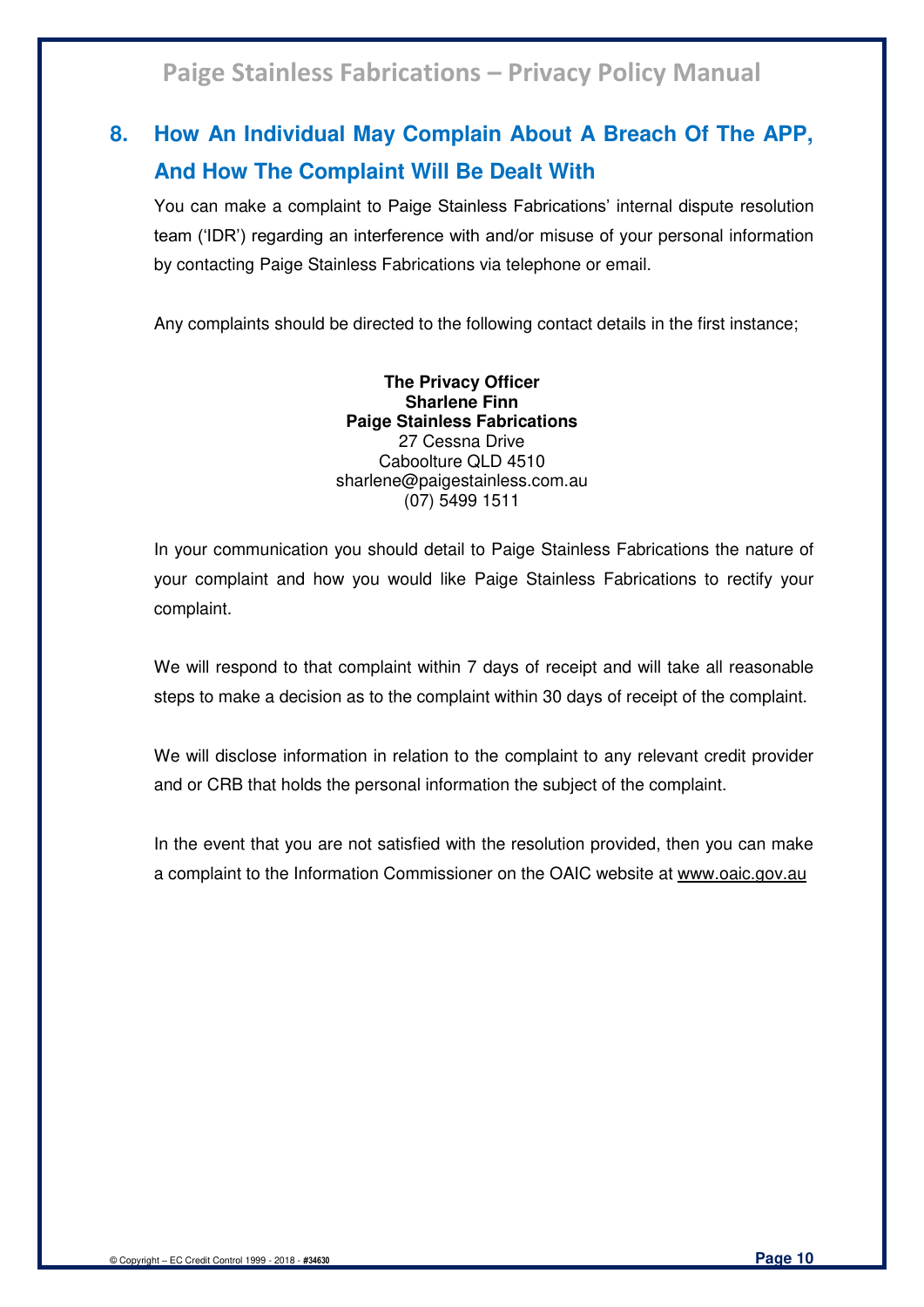### **9. Will Personal Information Be Disclosed To Overseas Recipients**

Paige Stainless Fabrications does not disclose information about the client to third party overseas recipients unless the client has provided its consent. Paige Stainless Fabrications will notify you if circumstances change regarding overseas disclosure and will comply with the Act and the GDPR in all respects.

Unless otherwise agreed, Paige Stainless Fabrications agrees not to disclose any personal information about the client for the purpose of direct marketing. You have the right to request (by telephone and/or by email) that Paige Stainless Fabrications does not disclose any personal information about you for the purpose of direct marketing.

### **10. Availability Of This Privacy Policy Manual**

This Privacy Policy manual is available to all clients of Paige Stainless Fabrications. It will be made available (where applicable) on Paige Stainless Fabrications' website.

This manual will also be available upon request at Paige Stainless Fabrications' business premises and is available to be sent to you if required.

If you require a copy of this Privacy Policy please make a request utilising the following contact information in the first instance:

> **The Privacy Officer Sharlene Finn Paige Stainless Fabrications**  27 Cessna Drive Caboolture QLD 4510 sharlene@paigestainless.com.au (07) 5499 1511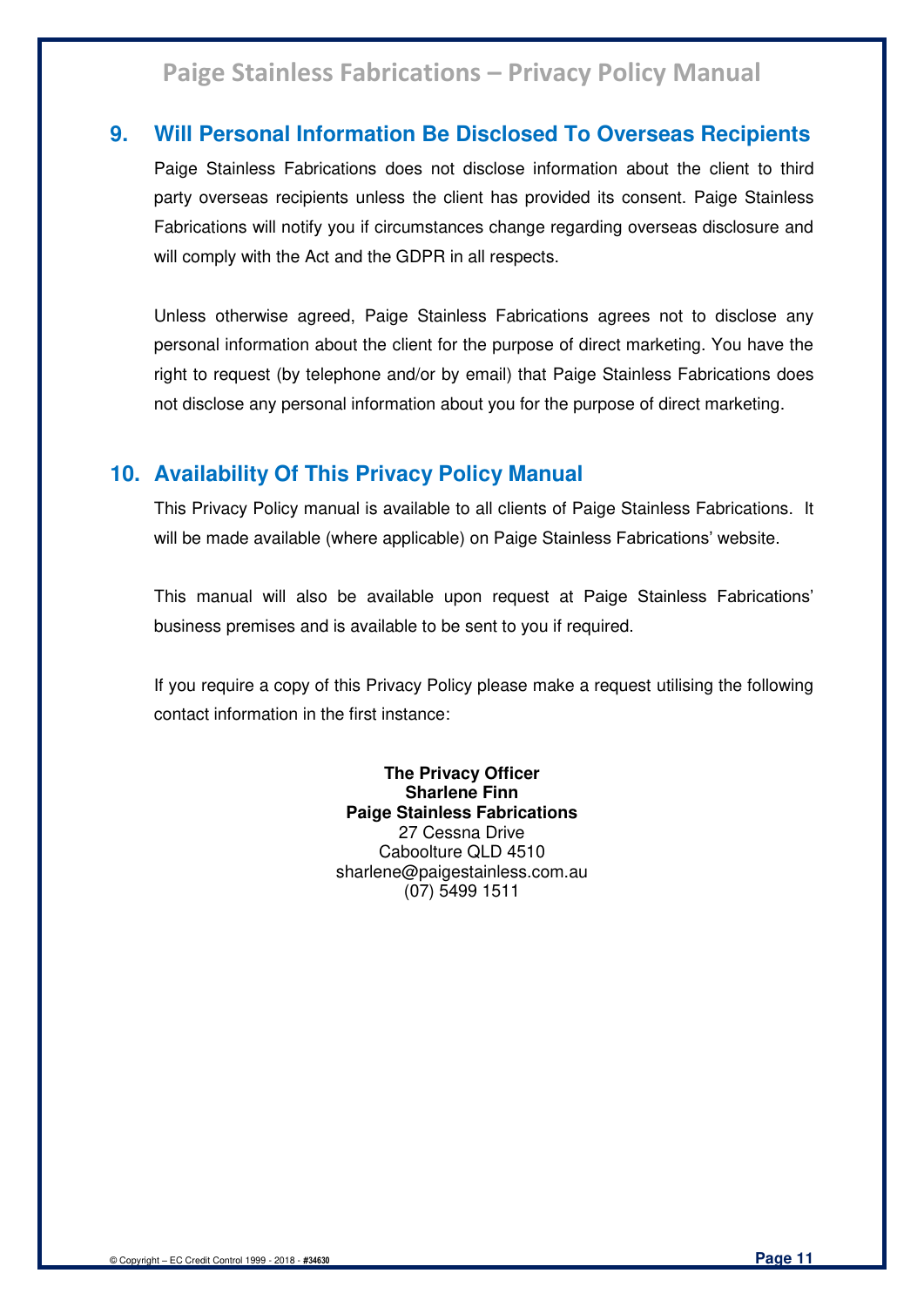### **11. Privacy Officer (Responsibilities)**

Paige Stainless Fabrications has appointed an internal Privacy Officer to manage its privacy matters. The name of this officer is available by making contact with Paige Stainless Fabrications. The privacy officers duties include (but are not limited to) the following:

The Privacy Officer needs to be familiar with the APP's. Educational material is available from the office of the Privacy Commissioner which explains what Paige Stainless Fabrications needs to know in order to comply with the Privacy Act.

If a person complains to the Privacy Commissioner that Paige Stainless Fabrications has breached their privacy, the Information Commissioner may contact the Privacy Officer to discuss the complaint, and to see whether there is any means of settling the matter. The Privacy Officer shall provide whatever assistance is necessary. The Privacy Officer may be asked to provide background information or identify the staff members who can do so.

#### **Complaints**

In the event that a complaint about privacy issues is received the Privacy Officer will:

- 1/ Take ownership of the complaint and ensure that it is dealt with in a timely manner.
- 2/ Acknowledge receipt of the complaint within 24 hours and advise the complainant of their rights.
- 3/ Fully investigate the complaint.
- 4/ Respond, with findings, to the complainant within 30 days of receipt.
- 5/ Keep a record of all complaints received for ongoing review of policies and procedures.

In the event that a complaint about privacy issues is received via a credit reporter the Privacy Officer will:

- 1/ Take ownership of the complaint and ensure that it is dealt with in a timely manner.
- 2/ Acknowledge receipt of the complaint to the credit reporter within 24 hours.
- 3/ Fully investigate the complaint.
- 4/ Respond, with findings, to the credit reporter within 7 days of receipt.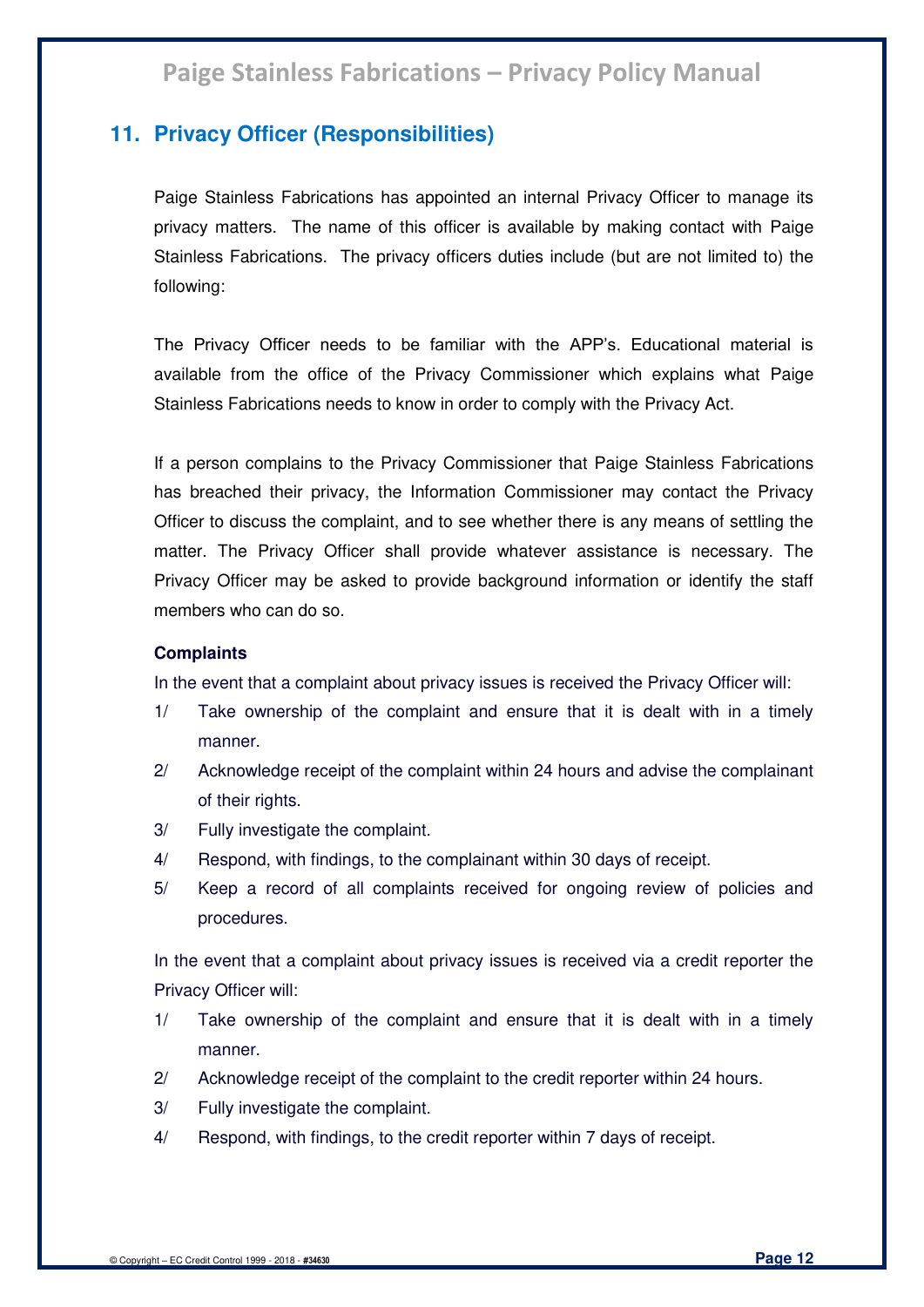5/ Keep a record of all complaints received for ongoing review of policies and procedures.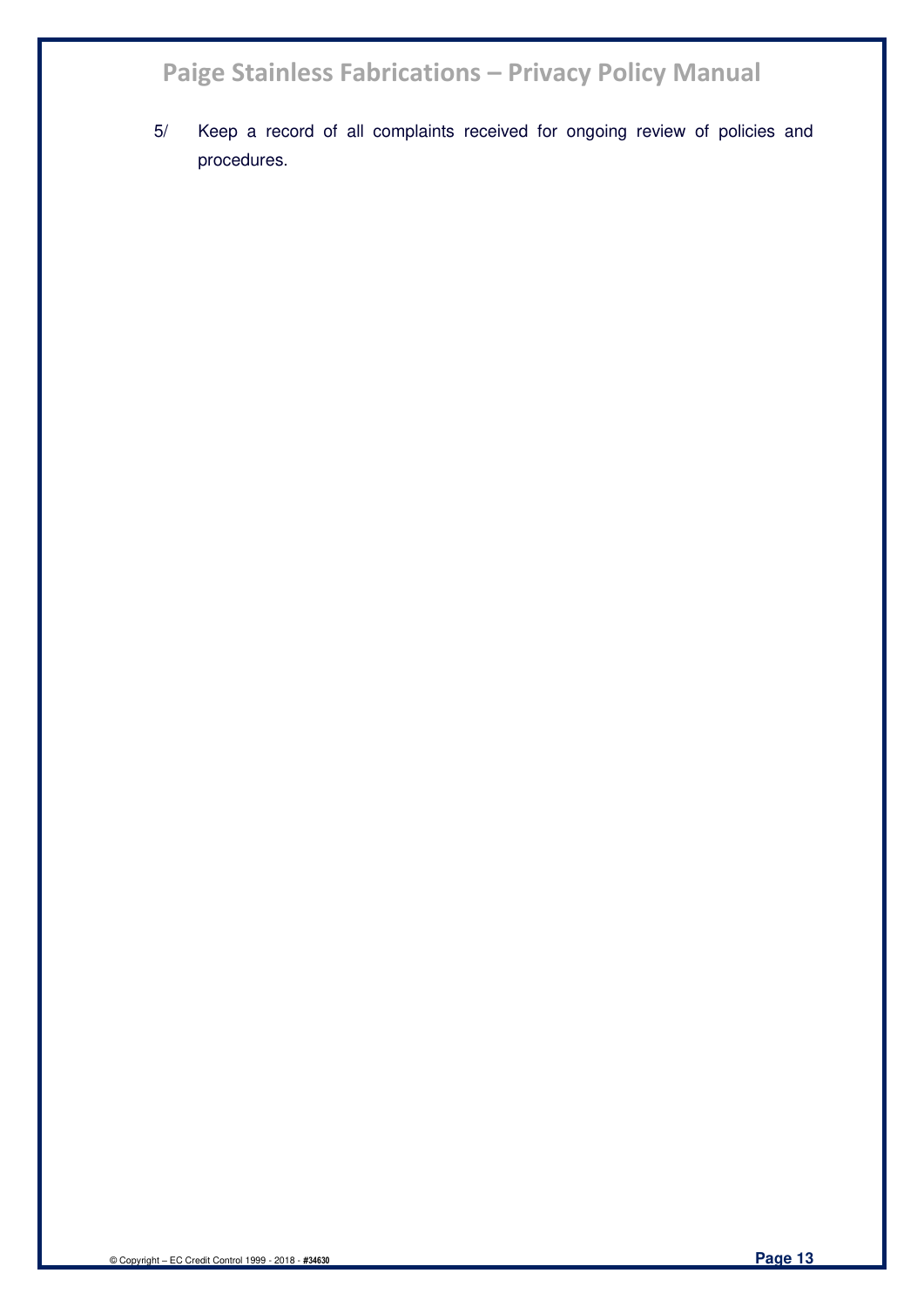### **APPENDIX A - INFORMATION PRIVACY PRINCIPLES**

### **Part 1 – Consideration Of Personal Information Privacy**

### **Australian Privacy Principle 1 – open and transparent management of personal information**

1.1 The object of this principle is to ensure that APP entities manage personal information in an open and transparent way.

#### *Compliance with the Australian Privacy Principles etc.*

- 1.2 An APP entity must take such steps as are reasonable in the circumstances to implement practices, procedures and systems relating to the entity's functions or activities that:
	- (a) will ensure that the entity complies with the Australian Privacy Principles and a registered APP code (if any) that binds the entity; and
	- (b) will enable the entity to deal with inquiries or complaints from individuals about the entity's compliance with the Australian Privacy Principles or such a code.

#### *APP Privacy policy*

- 1.3 An APP entity must have a clearly expressed and up to date policy (the *APP privacy policy*) about the management of personal information by the entity.
- 1.4 Without limiting sub-clause 1.3, the APP privacy policy of the APP entity must contain the following information:
	- (a) the kinds of personal information that the entity collects and holds;
	- (b) how the entity collects and holds personal information;
	- (c) the purposes for which the entity collects, holds, uses and discloses personal information;
	- (d) how an individual may access personal information about the individual that is held by the entity and seek the correction of such information;
	- (e) how an individual may complain about a breach of the Australian Privacy Principles, or a registered APP code (if any) that binds the entity, and how the entity will deal with such a complaint;
	- (f) whether the entity is likely to disclose personal information to overseas recipients;
	- (g) if the entity is likely to disclose personal information to overseas recipients—the countries in which such recipients are likely to be located if it is practicable to specify those countries in the policy.

#### *Availability of APP privacy policy etc.*

- 1.5 An APP entity must take such steps as are reasonable in the circumstances to make its APP privacy policy available:
	- (a) free of charge; and
	- (b) in such form as is appropriate.

**Note:** An APP entity will usually make its APP privacy policy available on the entity's website.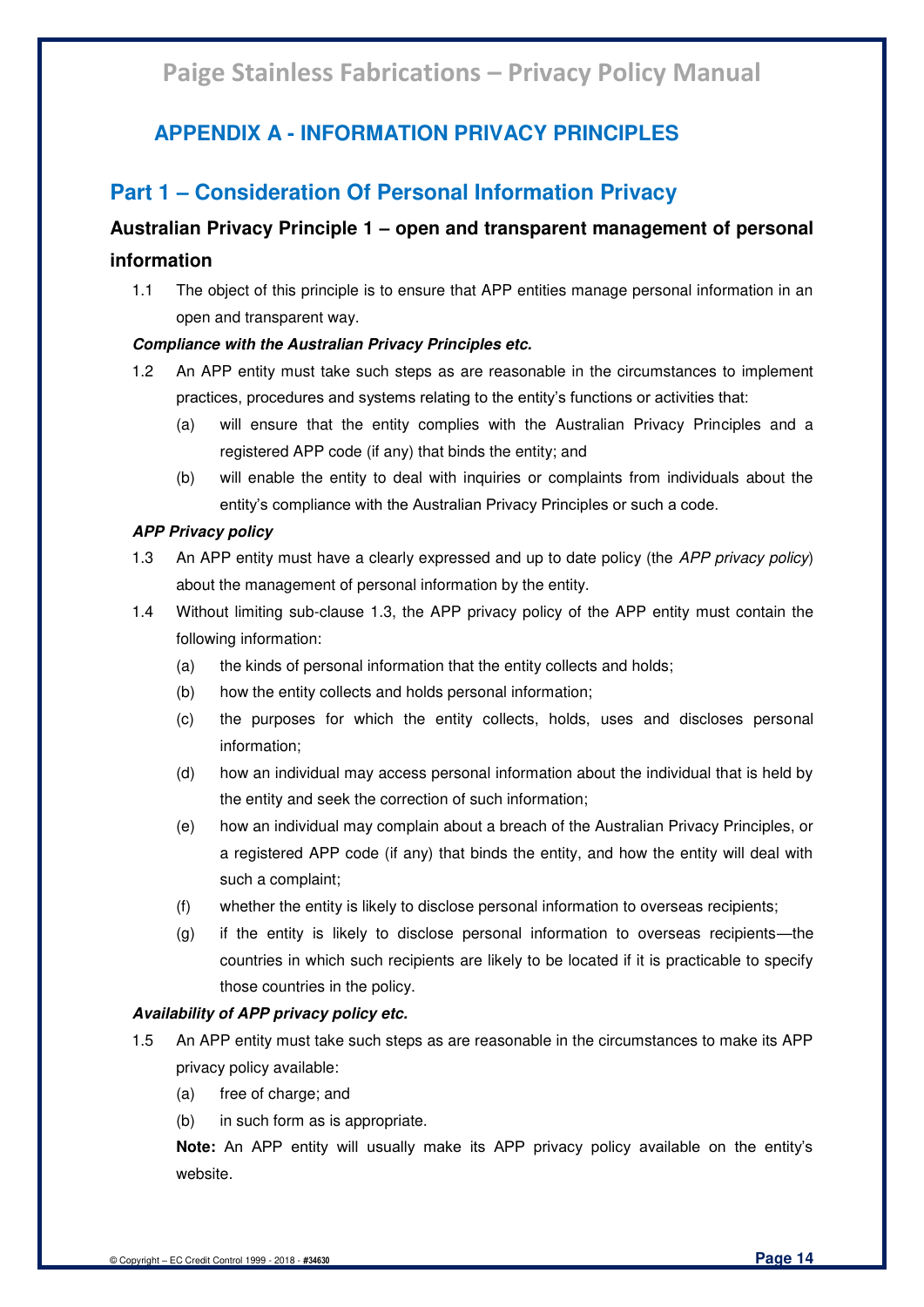1.6 If a person or body requests a copy of the APP privacy policy of an APP entity in a particular form, the entity must take such steps as are reasonable in the circumstances to give the person or body a copy in that form.

#### **Australian Privacy Principle 2 – anonymity and pseudonymity**

- 2.1 Individuals must have the option of not identifying themselves, or of using a pseudonym, when dealing with an APP entity in relation to a particular matter.
- 2.2 Sub-clause 2.1 does not apply if, in relation to that matter:
	- (a) the APP entity is required or authorised by or under an Australian law, or a court/ tribunal order, to deal with individuals who have identified themselves; or
	- (b) it is impracticable for the APP entity to deal with individuals who have not identified themselves or who have used a pseudonym.

### **Part 2 – Collection Of Personal Information**

#### **Australian Privacy Principle 3 – collection of solicited personal information**

#### *Personal information other than sensitive information*

- 3.1 If an APP entity is an agency, the entity must not collect personal information (other than sensitive information) unless the information is reasonably necessary for, or directly related to, one or more of the entity's functions or activities.
- 3.2 If an APP entity is an organisation, the entity must not collect personal information (other than sensitive information) unless the information is reasonably necessary for one or more of the entity's functions or activities.

#### *Sensitive information*

- 3.3 An APP entity must not collect sensitive information about an individual unless:
	- (a) the individual consents to the collection of the information and:
		- (i) if the entity is an agency—the information is reasonably necessary for, or directly related to, one or more of the entity's functions or activities; or
		- (ii) if the entity is an organisation—the information is reasonably necessary for one or more of the entity's functions or activities; or
	- (b) sub-clause 3.4 applies in relation to the information.
- 3.4 This sub-clause applies in relation to sensitive information about an individual if:
	- (a) the collection of the information is required or authorised by or under an Australian law or a court/tribunal order; or
	- (b) a permitted general situation exists in relation to the collection of the information by the APP entity; or
	- (c) the APP entity is an organisation and a permitted health situation exists in relation to the collection of the information by the entity; or
	- (d) the APP entity is an enforcement body and the entity reasonably believes that: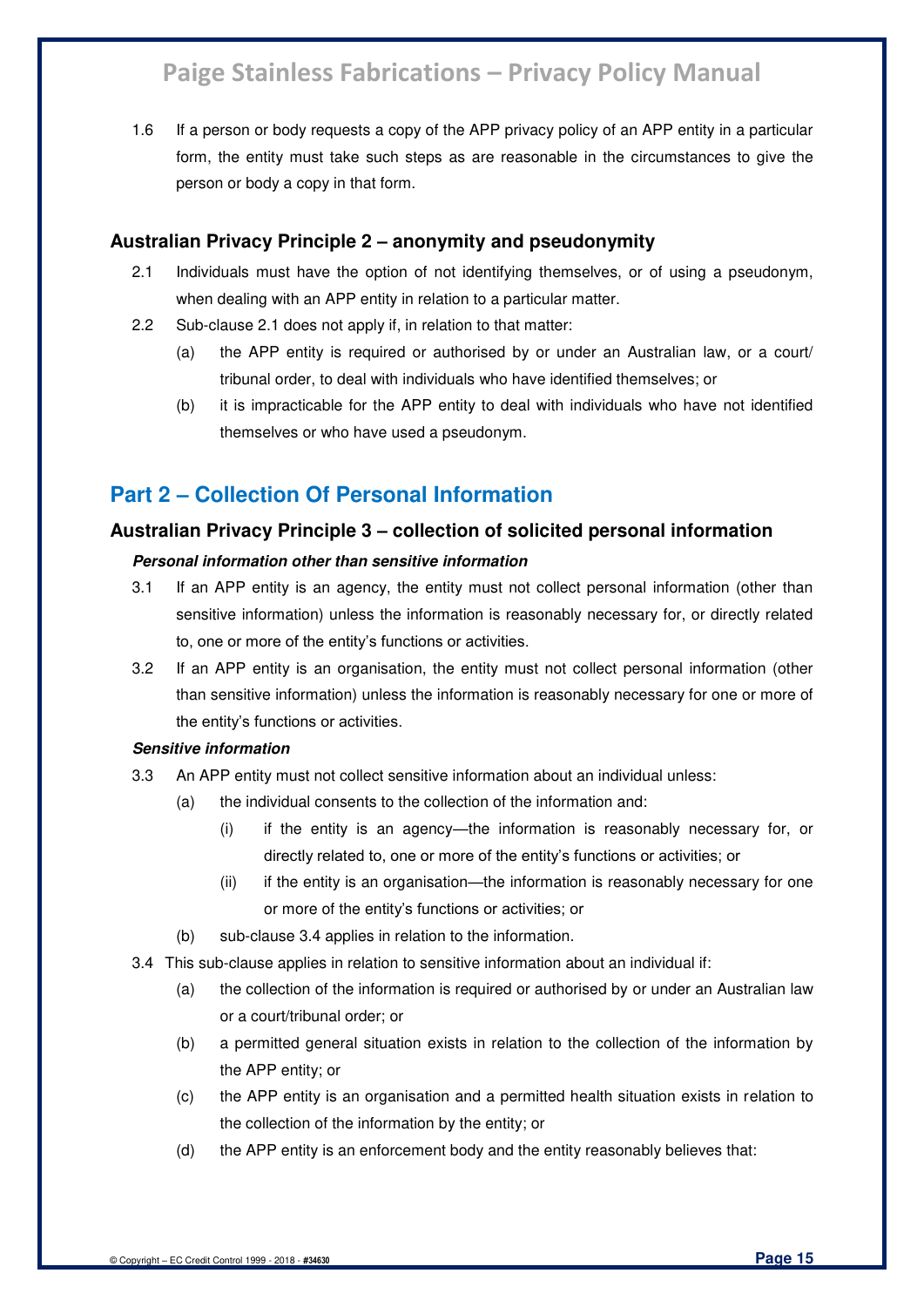- (i) if the entity is the Immigration Department—the collection of the information is reasonably necessary for, or directly related to, one or more enforcement related activities conducted by, or on behalf of, the entity; or
- (ii) otherwise—the collection of the information is reasonably necessary for, or directly related to, one or more of the entity's functions or activities; or
- (e) the APP entity is a non-profit organisation and both of the following apply:
	- (i) the information relates to the activities of the organisation;
	- (ii) the information relates solely to the members of the organisation, or to individuals who have regular contact with the organisation in connection with its activities. Note: For *permitted general situation*, see section 16A. For *permitted health situation*, see section 16B.

#### *Means of collection*

- 3.5 An APP entity must collect personal information only by lawful and fair means.
- 3.6 An APP entity must collect personal information about an individual only from the individual unless:
	- (a) if the entity is an agency:
		- (i) the individual consents to the collection of the information from someone other than the individual; or
		- (ii) the entity is required or authorised by or under an Australian law, or a court/tribunal order, to collect the information from someone other than the individual; or
	- (b) it is unreasonable or impracticable to do so.

#### *Solicited personal information*

3.7 This principle applies to the collection of personal information that is solicited by an APP entity.

### **Australian Privacy Principle 4 – dealing with unsolicited personal information**

- 4.1 If:
	- (a) an APP entity receives personal information; and
	- (b) the entity did not solicit the information;

the entity must, within a reasonable period after receiving the information, determine whether or not the entity could have collected the information under Australian Privacy Principle 3 if the entity had solicited the information.

- 4.2 The APP entity may use or disclose the personal information for the purposes of making the determination under sub-clause 4.1.
- 4.3 If:
	- (a) the APP entity determines that the entity could not have collected the personal information; and
	- (b) the information is not contained in a Commonwealth record;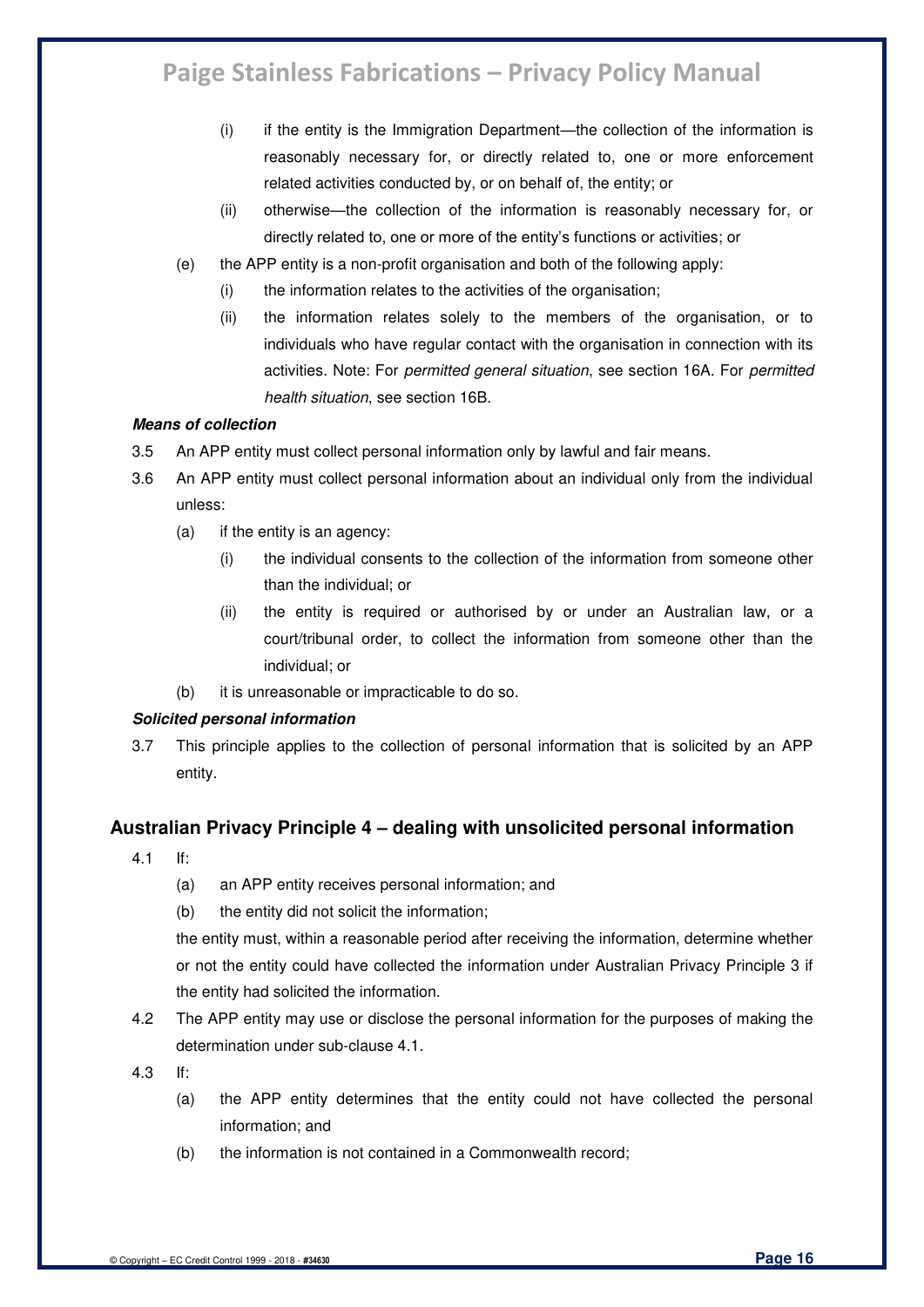the entity must, as soon as practicable but only if it is lawful and reasonable to do so, destroy the information or ensure that the information is de-identified.

4.4 If sub-clause 4.3 does not apply in relation to the personal information, Australian Privacy Principles 5 to 13 apply in relation to the information as if the entity had collected the information under Australian Privacy Principle 3.

### **Australian Privacy Principle 5 – notification of the collection of personal information**

- 5.1 At or before the time or, if that is not practicable, as soon as practicable after, an APP entity collects personal information about an individual, the entity must take such steps (if any) as are reasonable in the circumstances:
	- (a) to notify the individual of such matters referred to in sub-clause 5.2 as are reasonable in the circumstances; or
	- (b) to otherwise ensure that the individual is aware of any such matters.
- 5.2 The matters for the purposes of sub-clause 5.1 are as follows:
	- (a) the identity and contact details of the APP entity;
	- (b) if:
		- (i) the APP entity collects the personal information from someone other than the individual; or
		- (ii) the individual may not be aware that the APP entity has collected the personal information;

the fact that the entity so collects, or has collected, the information and the circumstances of that collection;

- (c) if the collection of the personal information is required or authorised by or under an Australian law or a court/tribunal order— the fact that the collection is so required or authorised (including the name of the Australian law, or details of the court/ tribunal order, that requires or authorises the collection);
- (d) the purposes for which the APP entity collects the personal information;
- (e) the main consequences (if any) for the individual if all or some of the personal information is not collected by the APP entity;
- (f) any other APP entity, body or person, or the types of any other APP entities, bodies or persons, to which the APP entity usually discloses personal information of the kind collected by the entity;
- (g) that the APP privacy policy of the APP entity contains information about how the individual may access the personal information about the individual that is held by the entity and seek the correction of such information;
- (h) that the APP privacy policy of the APP entity contains information about how the individual may complain about a breach of the Australian Privacy Principles, or a registered APP code (if any) that binds the entity, and how the entity will deal with such a complaint;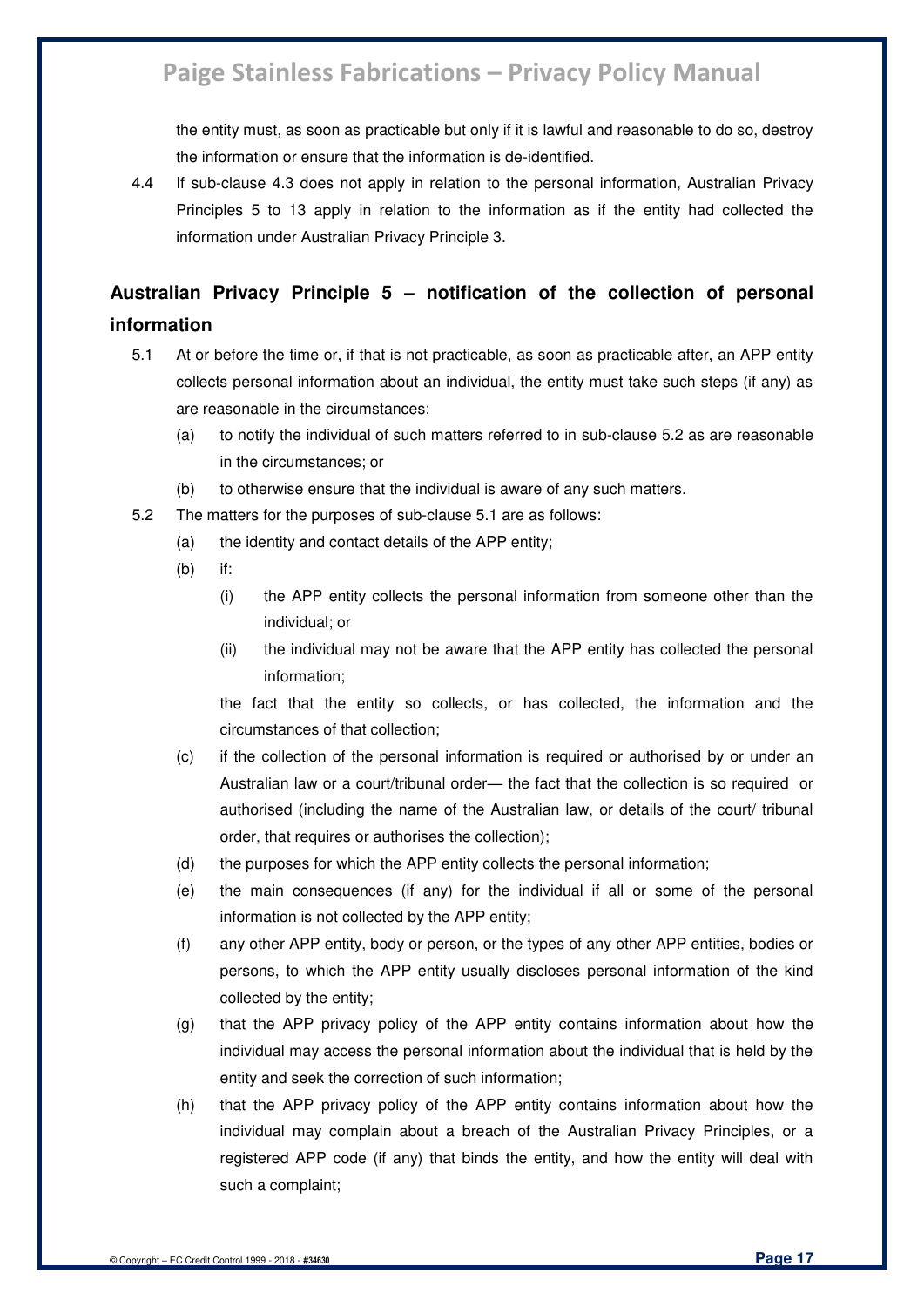- (i) whether the APP entity is likely to disclose the personal information to overseas recipients;
- $(i)$  if the APP entity is likely to disclose the personal information to overseas recipients the countries in which such recipients are likely to be located if it is practicable to specify those countries in the notification or to otherwise make the individual aware of them.

### **Part 3 – Dealing With Personal Information**

### **Australian Privacy Principle 6 – use or disclosure of personal information**

#### **Use or disclosure**

- 6.1 If an APP entity holds personal information about an individual that was collected for a particular purpose (the primary purpose), the entity must not use or disclose the information for another purpose (the secondary purpose) unless:
	- (a) the individual has consented to the use or disclosure of the information; or
	- (b) sub-clause 6.2 or 6.3 applies in relation to the use or disclosure of the information.

**Note:** Australian Privacy Principle 8 sets out requirements for the disclosure of personal information to a person who is not in Australia or an external Territory.

- 6.2 This sub-clause applies in relation to the use or disclosure of personal information about an individual if:
	- (a) the individual would reasonably expect the APP entity to use or disclose the information for the secondary purpose and the secondary purpose is:
		- (i) if the information is sensitive information—directly related to the primary purpose; or
		- (ii) if the information is not sensitive information—related to the primary purpose; or
	- (b) the use or disclosure of the information is required or authorised by or under an Australian law or a court/tribunal order; or
	- (c) a permitted general situation exists in relation to the use or disclosure of the information by the APP entity; or
	- (d) the APP entity is an organisation and a permitted health situation exists in relation to the use or disclosure of the information by the entity; or
	- (e) the APP entity reasonably believes that the use or disclosure of the information is reasonably necessary for one or more enforcement related activities conducted by, or on behalf of, an enforcement body.

**Note:** For *permitted general situation*, see section 16A. For *permitted health situation*, see section 16B.

- 6.3 This sub-clause applies in relation to the disclosure of personal information about an individual by an APP entity that is an agency if:
	- (a) the agency is not an enforcement body; and
	- (b) the information is biometric information or biometric templates; and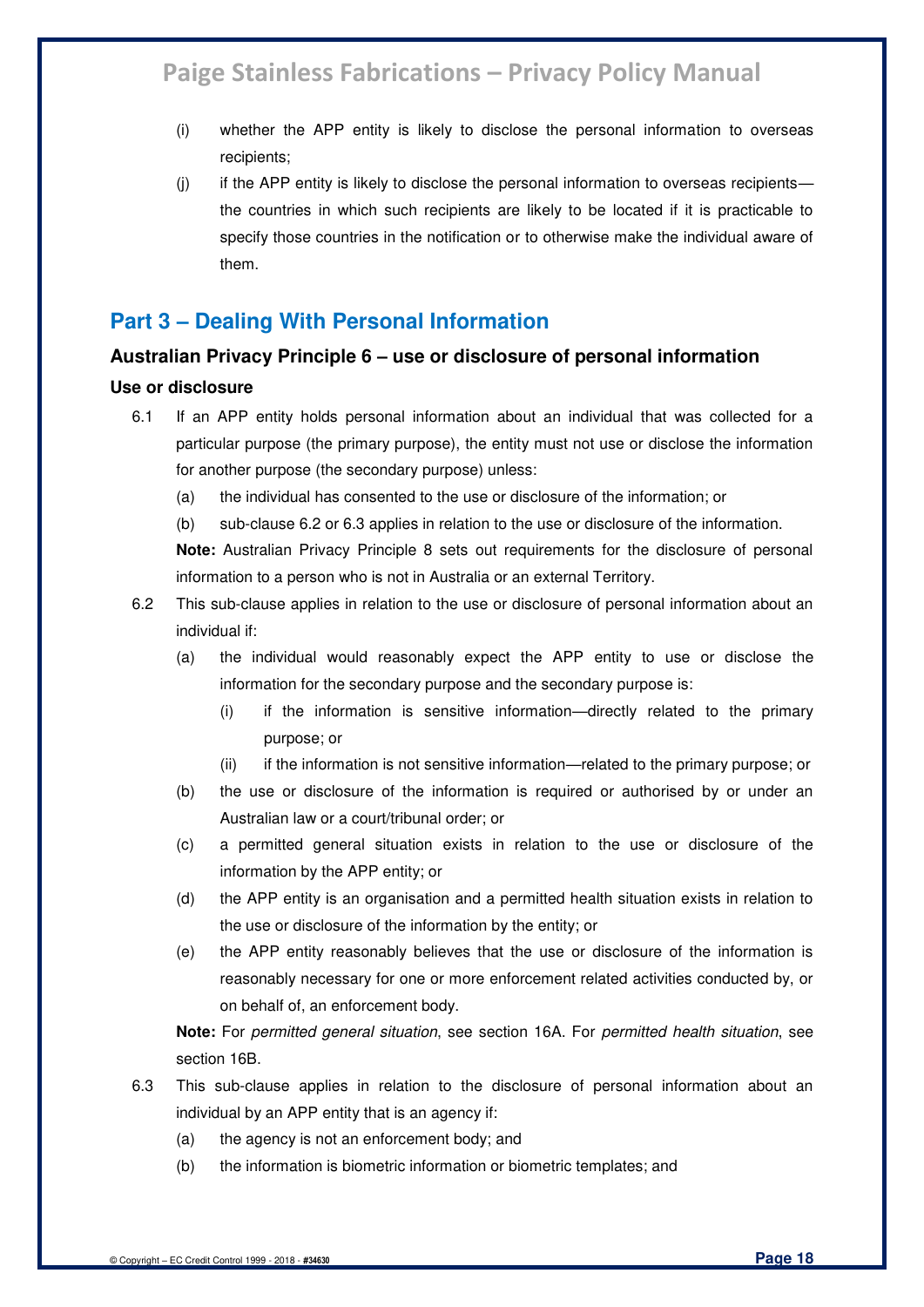- (c) the recipient of the information is an enforcement body; and
- (d) the disclosure is conducted in accordance with the guidelines made by the Commissioner for the purposes of this paragraph.

#### 6.4 If:

- (a) the APP entity is an organisation; and
- (b) subsection 16B(2) applied in relation to the collection of the personal information by the entity;

the entity must take such steps as are reasonable in the circumstances to ensure that the information is de-identified before the entity discloses it in accordance with sub-clause 6.1 or 6.2.

#### *Written note of use or disclosure*

6.5 If an APP entity uses or discloses personal information in accordance with paragraph 6.2(e), the entity must make a written note of the use or disclosure.

#### *Related bodies corporate*

6.6 If:

- (a) an APP entity is a body corporate; and
- (b) the entity collects personal information from a related body corporate;

this principle applies as if the entity's primary purpose for the collection of the information were the primary purpose for which the related body corporate collected the information.

#### *Exceptions*

- 6.7 This principle does not apply to the use or disclosure by an organisation of:
	- (a) personal information for the purpose of direct marketing; or
	- (b) government related identifiers.

### **Australian Privacy Principle 7 – direct marketing**

#### *Direct marketing*

7.1 If an organisation holds personal information about an individual, the organisation must not use or disclose the information for the purpose of direct marketing.

**Note:** An act or practice of an agency may be treated as an act or practice of an organisation, see section 7A.

#### *Exceptions – personal information other than sensitive information*

- 7.2 Despite sub-clause 7.1, an organisation may use or disclose personal information (other than sensitive information) about an individual for the purpose of direct marketing if:
	- (a) the organisation collected the information from:
		- (i) the individual and the individual would not reasonably expect the organisation to use or disclose the information for that purpose; or
		- (ii) someone other than the individual; and
	- (b) either:
		- (i) the individual has consented to the use or disclosure of the information for that purpose; or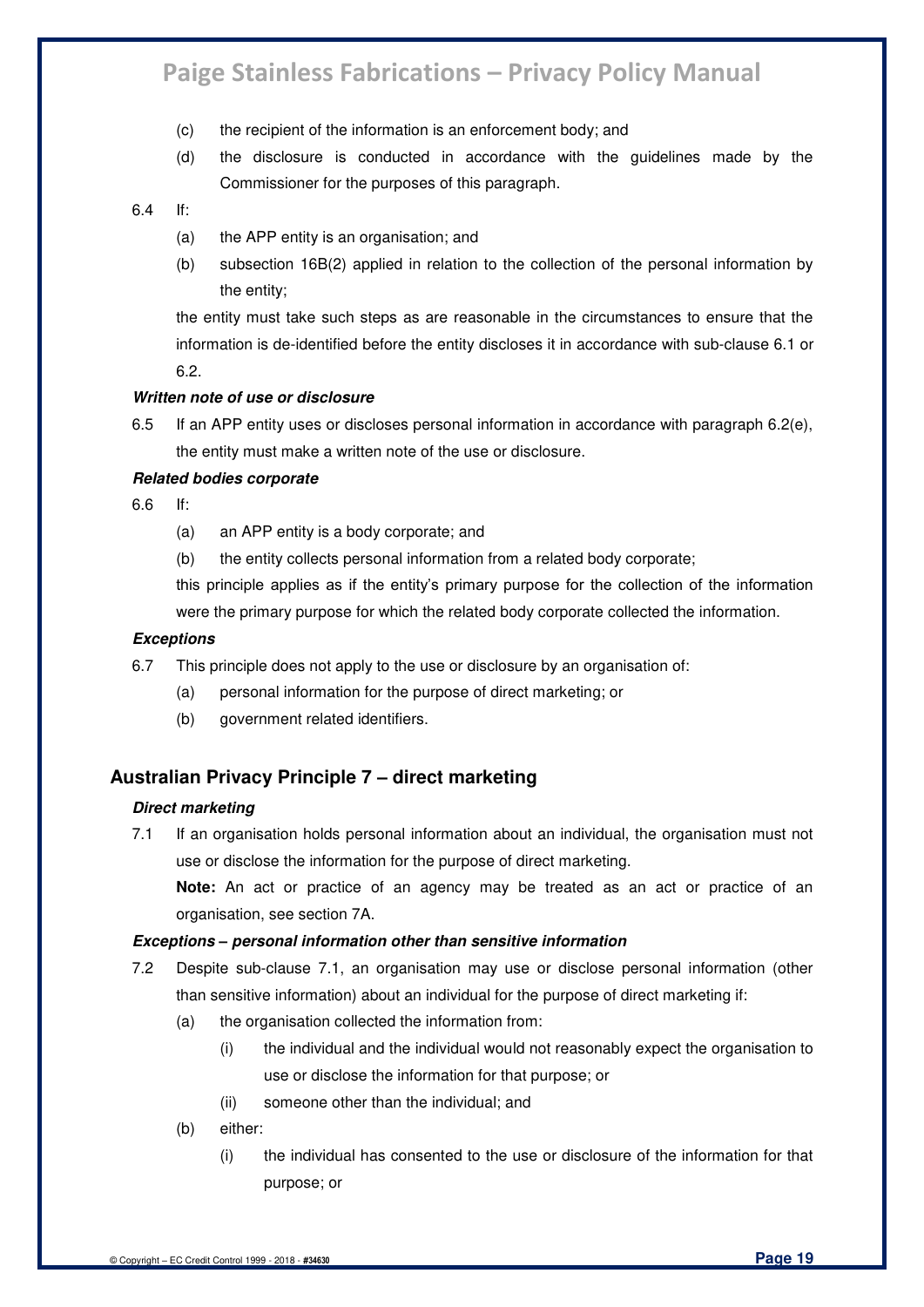- (ii) it is impracticable to obtain that consent; and
- (c) the organisation provides a simple means by which the individual may easily request not to receive direct marketing communications from the organisation; and
- (d) in each direct marketing communication with the individual:
	- (i) the organisation includes a prominent statement that the individual may make such a request; or
	- (ii) the organisation otherwise draws the individual's attention to the fact that the individual may make such a request; and
- (e) the individual has not made such a request to the organisation.

#### *Exception – sensitive information*

7.3 Despite sub-clause 7.1, an organisation may use or disclose sensitive information about an individual for the purpose of direct marketing if the individual has consented to the use or disclosure of the information for that purpose.

#### *Exception – contracted service providers*

- 7.4 Despite sub-clause 7.1, an organisation may use or disclose personal information for the purpose of direct marketing if:
	- (a) the organisation is a contracted service provider for a Commonwealth contract; and
	- (b) the organisation collected the information for the purpose of meeting (directly or indirectly) an obligation under the contract; and
	- (c) the use or disclosure is necessary to meet (directly or indirectly) such an obligation.

#### *Individual may request not to receive direct marketing communications etc.*

- 7.5 If an organisation (the first organisation) uses or discloses personal information about an individual:
	- (a) for the purpose of direct marketing by the first organisation; or
	- (b) for the purpose of facilitating direct marketing by other organisations; the individual may:
	- (c) if paragraph (a) applies—request not to receive direct marketing communications from the first organisation; and
	- (d) if paragraph (b) applies—request the organisation not to use or disclose the information for the purpose referred to in that paragraph; and
	- (e) request the first organisation to provide its source of the information.
- 7.6 If an individual makes a request under sub-clause 7.5, the first organisation must not charge the individual for the making of, or to give effect to, the request and:
	- (a) if the request is of a kind referred to in paragraph 7.5(c) or  $(d)$ —the first organisation must give effect to the request within a reasonable period after the request is made; and
	- (b) if the request is of a kind referred to in paragraph 7.5(e)—the organisation must, within a reasonable period after the request is made, notify the individual of its source unless it is impracticable or unreasonable to do so.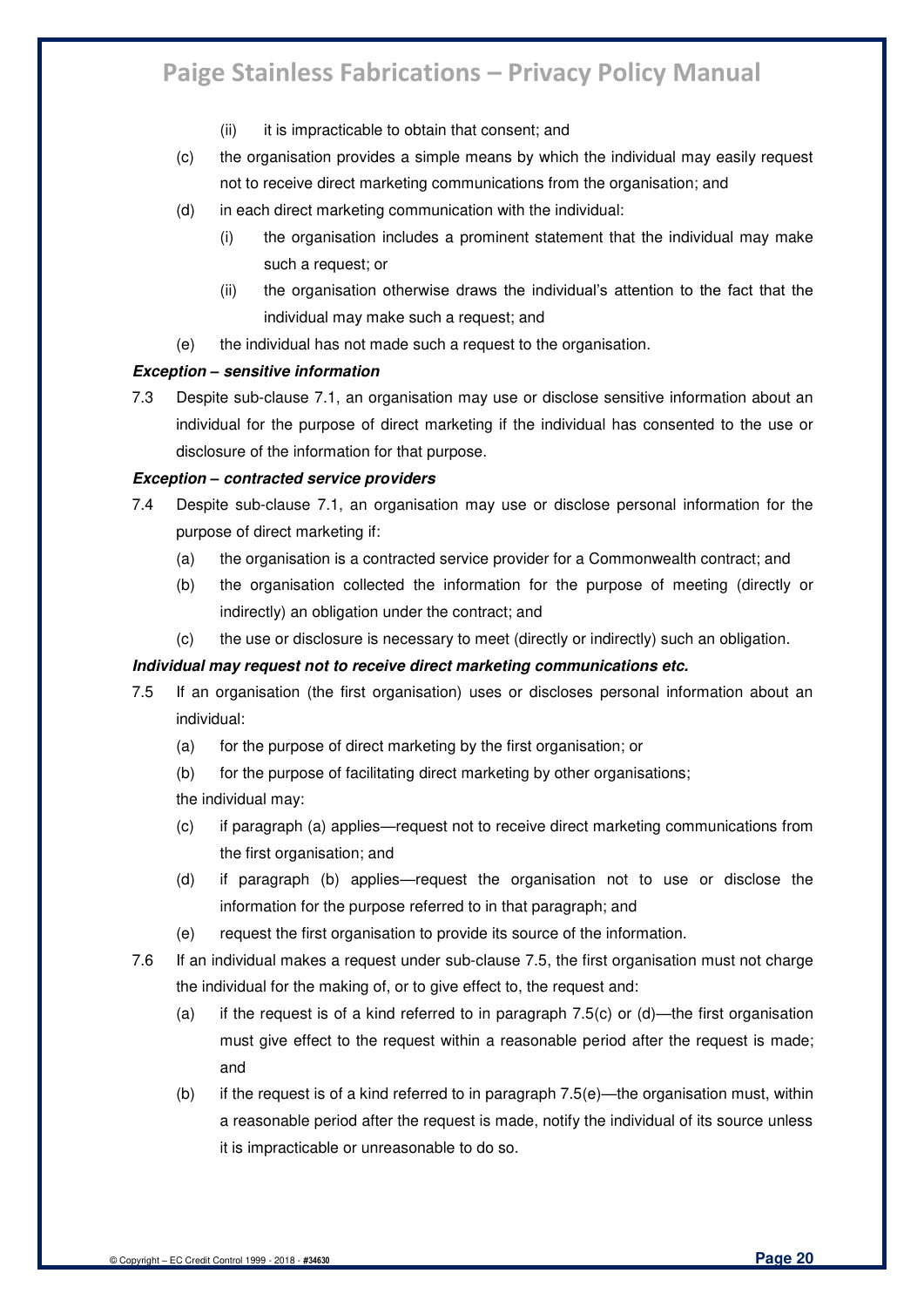#### *Interaction with other legislation*

- 7.7 This principle does not apply to the extent that any of the following apply:
	- (a) the *Do Not Call Register Act 2006*;
	- (b) the *Spam Act 2003*;
	- (c) any other Act of the Commonwealth, or a Norfolk Island enactment, prescribed by the regulations.

### **Australian Privacy Principle 8 – cross-border disclosure of personal information**

- 8.1 Before an APP entity discloses personal information about an individual to a person (the overseas recipient):
	- (a) who is not in Australia or an external Territory; and
	- (b) who is not the entity or the individual;

the entity must take such steps as are reasonable in the circumstances to ensure that the overseas recipient does not breach the Australian Privacy Principles (other than Australian Privacy Principle 1) in relation to the information.

**Note**: In certain circumstances, an act done, or a practice engaged in, by the overseas recipient is taken, under section 16C, to have been done, or engaged in, by the APP entity and to be a breach of the Australian Privacy Principles.

- 8.2 Sub-clause 8.1 does not apply to the disclosure of personal information about an individual by an APP entity to the overseas recipient if:
	- (a) the entity reasonably believes that:
		- (i) the recipient of the information is subject to a law, or binding scheme, that has the effect of protecting the information in a way that, overall, is at least substantially similar to the way in which the Australian Privacy Principles protect the information; and
		- (ii) there are mechanisms that the individual can access to take action to enforce that protection of the law or binding scheme; or
	- (b) both of the following apply:
		- (i) the entity expressly informs the individual that if he or she consents to the disclosure of the information, sub-clause 8.1 will not apply to the disclosure;
		- (ii) after being so informed, the individual consents to the disclosure; or
	- (c) the disclosure of the information is required or authorised by or under an Australian law or a court/tribunal order; or
	- (d) a permitted general situation (other than the situation referred to in item 4 or 5 of the table in subsection 16A(1)) exists in relation to the disclosure of the information by the APP entity; or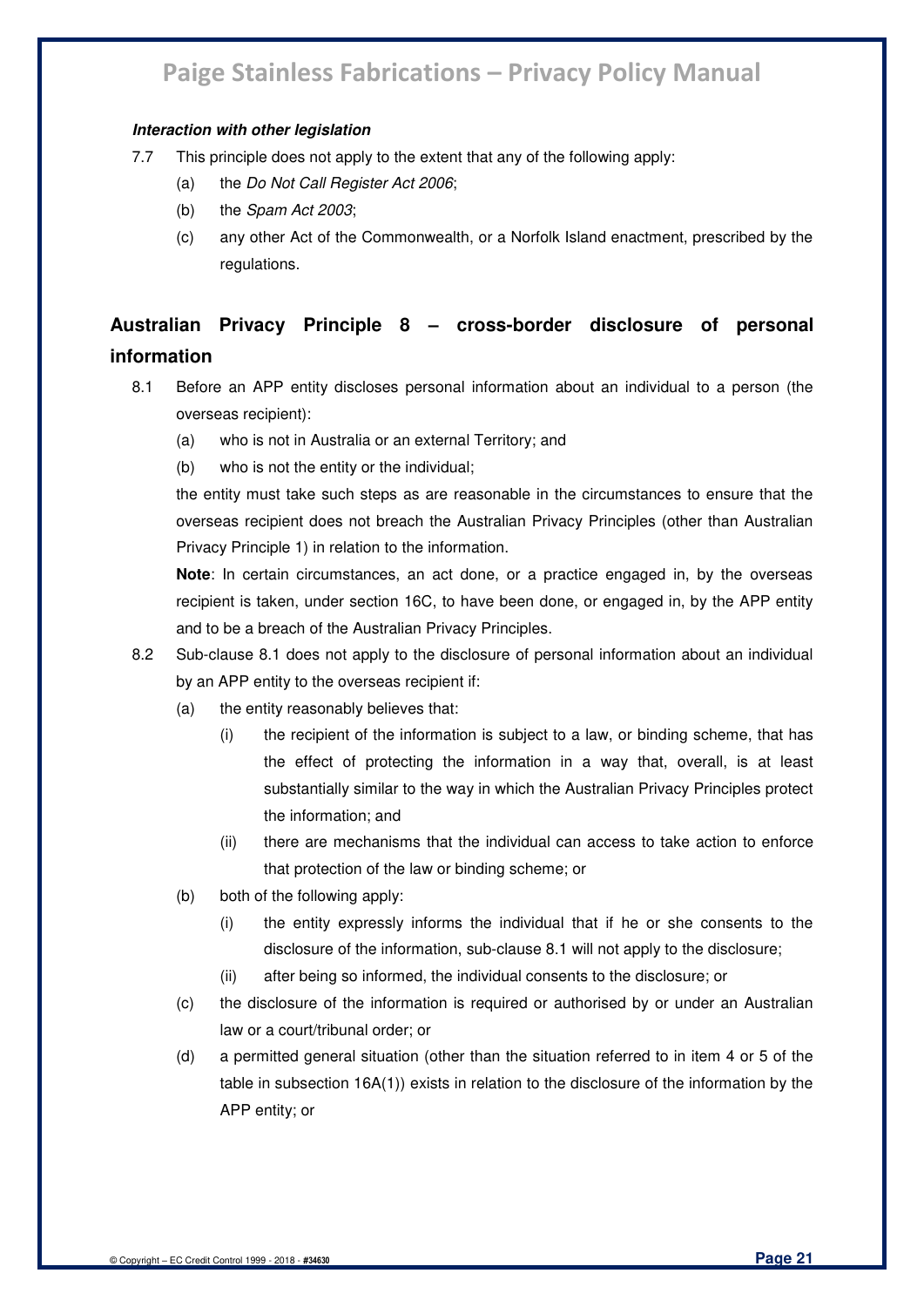- (e) the entity is an agency and the disclosure of the information is required or authorised by or under an international agreement relating to information sharing to which Australia is a party; or
- (f) the entity is an agency and both of the following apply:
	- (i) the entity reasonably believes that the disclosure of the information is reasonably necessary for one or more enforcement related activities conducted by, or on behalf of, an enforcement body;
	- (ii) the recipient is a body that performs functions, or exercises powers, that are similar to those performed or exercised by an enforcement body.

**Note:** For *permitted general situation*, see section 16A.

### **Australian Privacy Principle 9 – adoption, use or disclosure of government related identifiers**

#### *Adoption of government related identifiers*

- 9.1 An organisation must not adopt a government related identifier of an individual as its own identifier of the individual unless:
	- (a) the adoption of the government related identifier is required or authorised by or under an Australian law or a court/tribunal order; or
	- (b) sub-clause 9.3 applies in relation to the adoption.

**Note:** An act or practice of an agency may be treated as an act or practice of an organisation, see section 7A.

#### *Use or disclosure of government related identifiers*

- 9.2 An organisation must not use or disclose a government related identifier of an individual unless:
	- (a) the use or disclosure of the identifier is reasonably necessary for the organisation to verify the identity of the individual for the purposes of the organisation's activities or functions; or
	- (b) the use or disclosure of the identifier is reasonably necessary for the organisation to fulfil its obligations to an agency or a State or Territory authority; or
	- (c) the use or disclosure of the identifier is required or authorised by or under an Australian law or a court/tribunal order; or
	- (d) a permitted general situation (other than the situation referred to in item 4 or 5 of the table in subsection 16A(1)) exists in relation to the use or disclosure of the identifier; or
	- (e) the organisation reasonably believes that the use or disclosure of the identifier is reasonably necessary for one or more enforcement related activities conducted by, or on behalf of, an enforcement body; or
	- (f) sub-clause 9.3 applies in relation to the use or disclosure.

**Note 1:** An act or practice of an agency may be treated as an act or practice of an organisation, see section 7A.

**Note 2:** For *permitted general situation*, see section 16A.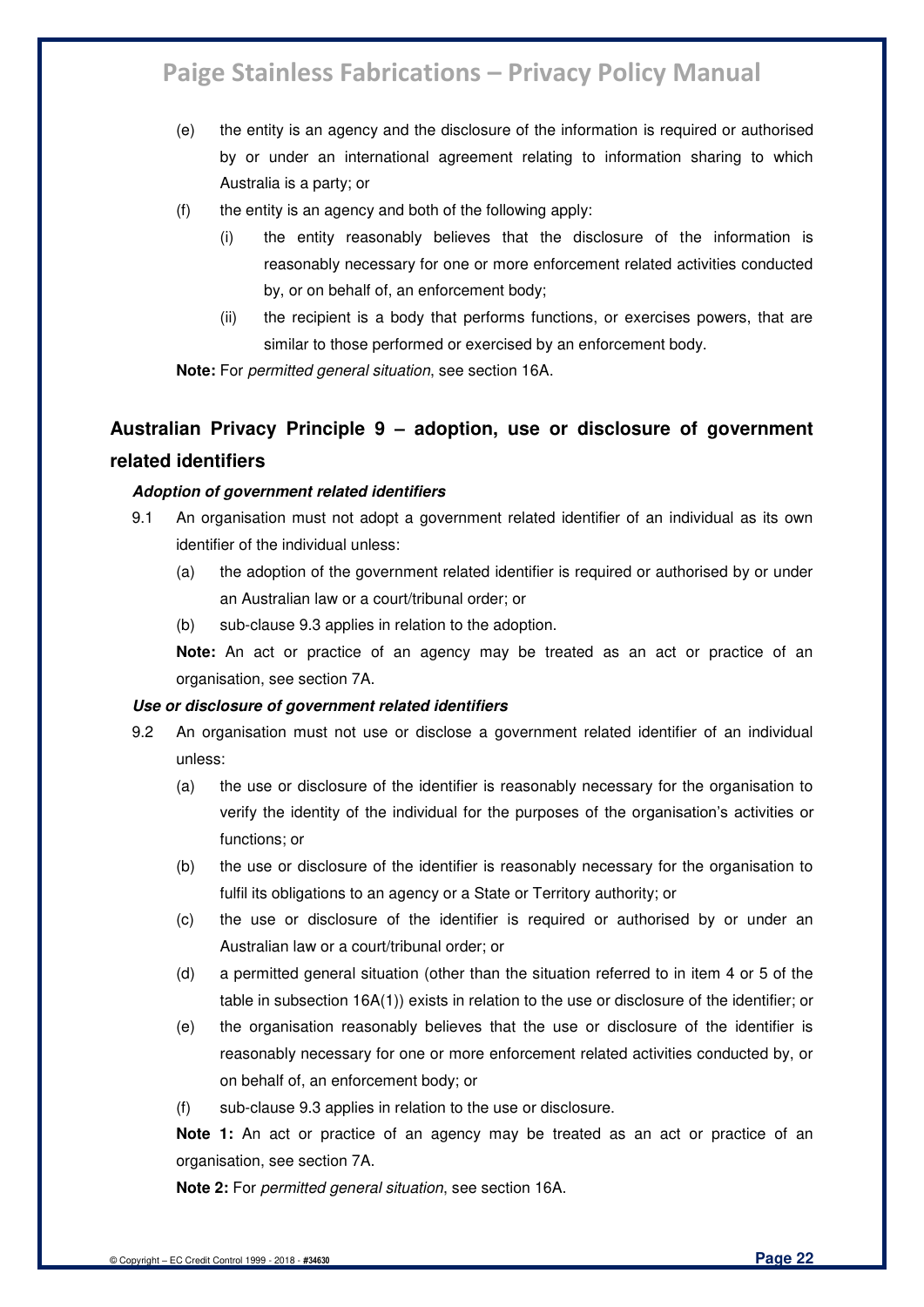#### *Regulations about adoption, use or disclosure*

- 9.3 This sub-clause applies in relation to the adoption, use or disclosure by an organisation of a government related identifier of an individual if:
	- (a) the identifier is prescribed by the regulations; and
	- (b) the organisation is prescribed by the regulations, or is included in a class of organisations prescribed by the regulations; and
	- (c) the adoption, use or disclosure occurs in the circumstances prescribed by the regulations.

**Note:** There are prerequisites that must be satisfied before the matters mentioned in this sub-clause are prescribed, see subsections 100(2) and (3).

### **Part 4 – Integrity Of Personal Information**

#### **Australian Privacy Principle 10 – quality of personal information**

- 10.1 An APP entity must take such steps (if any) as are reasonable in the circumstances to ensure that the personal information that the entity collects is accurate, up to date and complete.
- 10.2 An APP entity must take such steps (if any) as are reasonable in the circumstances to ensure that the personal information that the entity uses or discloses is, having regard to the purpose of the use or disclosure, accurate, up to date, complete and relevant.

### **Australian Privacy Principle 11 – security of personal information**

- 11.1 If an APP entity holds personal information, the entity must take such steps as are reasonable in the circumstances to protect the information:
	- (a) from misuse, interference and loss; and
	- (b) from unauthorised access, modification or disclosure.
- 11.2 If:
	- (a) an APP entity holds personal information about an individual; and
	- (b) the entity no longer needs the information for any purpose for which the information may be used or disclosed by the entity under this Schedule; and
	- (c) the information is not contained in a Commonwealth record; and
	- (d) the entity is not required by or under an Australian law, or a court/tribunal order, to retain the information;

the entity must take such steps as are reasonable in the circumstances to destroy the information or to ensure that the information is de-identified.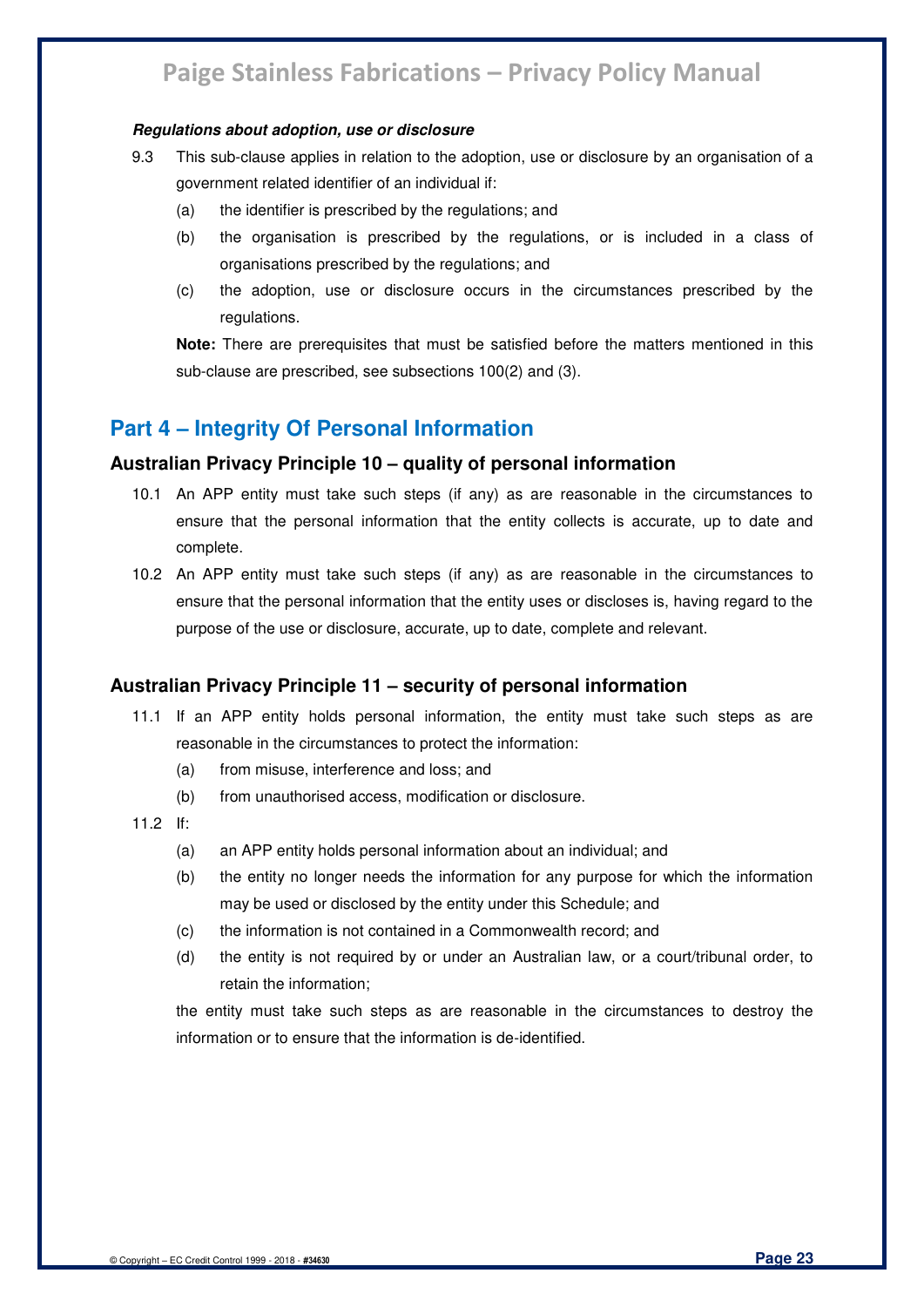### **Part 5 – Access To, And Correction Of, Personal Information**

#### **Australian Privacy Principle 12 – access to personal information**

#### *Access*

12.1 If an APP entity holds personal information about an individual, the entity must, on request by the individual, give the individual access to the information.

#### *Exception to access – agency*

- 12.2 If:
	- (a) the APP entity is an agency; and
	- (b) the entity is required or authorised to refuse to give the individual access to the personal information by or under:
		- (i) the Freedom of Information Act; or
		- (ii) any other Act of the Commonwealth, or a Norfolk Island enactment, that provides for access by persons to documents;

then, despite sub-clause 12.1, the entity is not required to give access to the extent that the entity is required or authorised to refuse to give access.

#### *Exception to access – organisation*

- 12.3 If the APP entity is an organisation then, despite sub-clause 12.1, the entity is not required to give the individual access to the personal information to the extent that:
	- (a) the entity reasonably believes that giving access would pose a serious threat to the life, health or safety of any individual, or to public health or public safety; or
	- (b) giving access would have an unreasonable impact on the privacy of other individuals; or
	- (c) the request for access is frivolous or vexatious; or
	- (d) the information relates to existing or anticipated legal proceedings between the entity and the individual, and would not be accessible by the process of discovery in those proceedings; or
	- (e) giving access would reveal the intentions of the entity in relation to negotiations with the individual in such a way as to prejudice those negotiations; or
	- (f) giving access would be unlawful; or
	- (g) denying access is required or authorised by or under an Australian law or a court/ tribunal order; or
	- (h) both of the following apply:
		- (i) the entity has reason to suspect that unlawful activity, or misconduct of a serious nature, that relates to the entity's functions or activities has been, is being or may be engaged in;
		- (ii) giving access would be likely to prejudice the taking of appropriate action in relation to the matter; or
	- (i) giving access would be likely to prejudice one or more enforcement related activities conducted by, or on behalf of, an enforcement body; or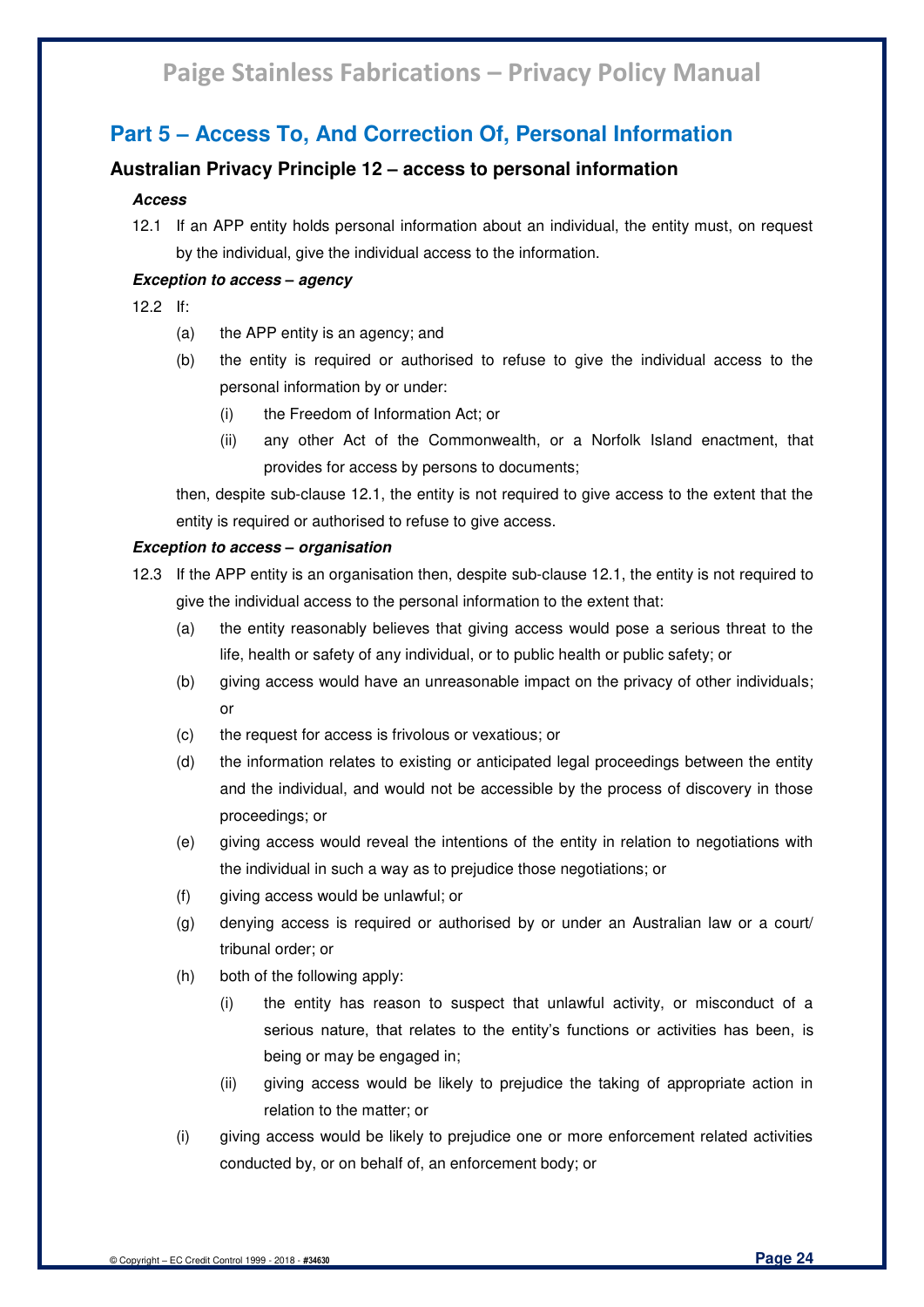(j) giving access would reveal evaluative information generated within the entity in connection with a commercially sensitive decision-making process.

#### *Dealing with requests for access*

- 12.4 The APP entity must:
	- (a) respond to the request for access to the personal information:
		- (i) if the entity is an agency—within 30 days after the request is made; or
		- (ii) if the entity is an organisation—within a reasonable period after the request is made; and
	- (b) give access to the information in the manner requested by the individual, if it is reasonable and practicable to do so.

#### *Other means of access*

- 12.5 If the APP entity refuses:
	- (a) to give access to the personal information because of sub-clause 12.2 or 12.3; or
	- (b) to give access in the manner requested by the individual;

the entity must take such steps (if any) as are reasonable in the circumstances to give access in a way that meets the needs of the entity and the individual.

12.6 Without limiting sub-clause 12.5, access may be given through the use of a mutually agreed intermediary.

#### *Access charges*

- 12.7 If the APP entity is an agency, the entity must not charge the individual for the making of the request or for giving access to the personal information.
- 12.8 If:
	- (a) the APP entity is an organisation; and
	- (b) the entity charges the individual for giving access to the personal information;

the charge must not be excessive and must not apply to the making of the request.

#### *Refusal to give access*

- 12.9 If the APP entity refuses to give access to the personal information because of sub-clause 12.2 or 12.3, or to give access in the manner requested by the individual, the entity must give the individual a written notice that sets out:
	- (a) the reasons for the refusal except to the extent that, having regard to the grounds for the refusal, it would be unreasonable to do so; and
	- (b) the mechanisms available to complain about the refusal; and
	- (c) any other matter prescribed by the regulations.
- 12.10 If the APP entity refuses to give access to the personal information because of paragraph 12.3(j), the reasons for the refusal may include an explanation for the commercially sensitive decision.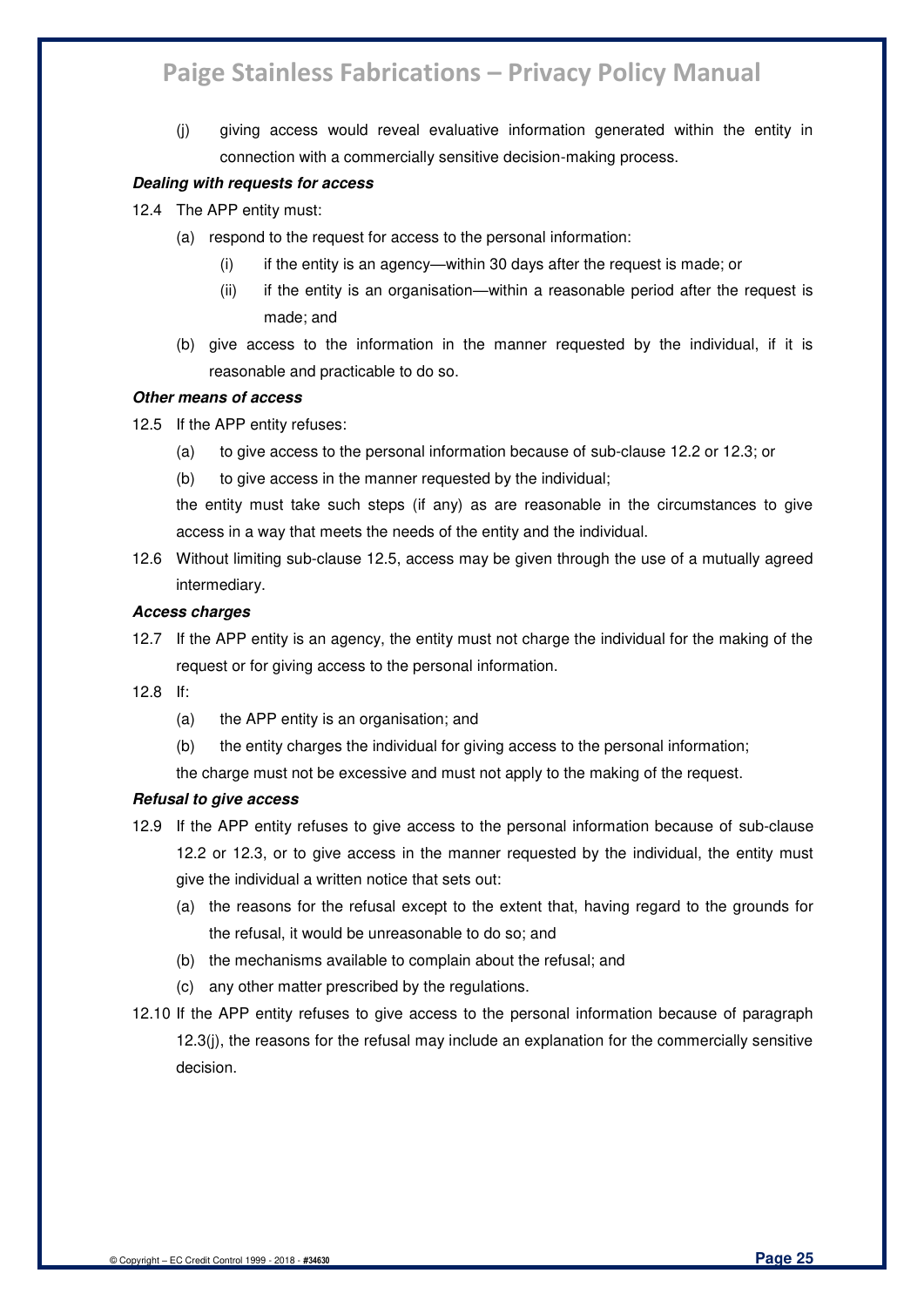### **Australian Privacy Principle 13 – correction of personal information**

#### *Correction*

- 13.1 If:
	- (a) an APP entity holds personal information about an individual; and
	- (b) either:
		- (i) the entity is satisfied that, having regard to a purpose for which the information is held, the information is inaccurate, out of date, incomplete, irrelevant or misleading; or
		- (ii) the individual requests the entity to correct the information;

the entity must take such steps (if any) as are reasonable in the circumstances to correct that information to ensure that, having regard to the purpose for which it is held, the information is accurate, up to date, complete, relevant and not misleading.

#### *Notification of correction to third parties*

- 13.2 If:
	- (a) the APP entity corrects personal information about an individual that the entity previously disclosed to another APP entity; and
	- (b) the individual requests the entity to notify the other APP entity of the correction;

the entity must take such steps (if any) as are reasonable in the circumstances to give that notification unless it is impracticable or unlawful to do so.

#### *Refusal to correct information*

- 13.3 If the APP entity refuses to correct the personal information as requested by the individual, the entity must give the individual a written notice that sets out:
	- (a) the reasons for the refusal except to the extent that it would be unreasonable to do so; and
	- (b) the mechanisms available to complain about the refusal; and
	- (c) any other matter prescribed by the regulations.

#### *Request to associate a statement*

13.4 If:

- (a) the APP entity refuses to correct the personal information as requested by the individual; and
- (b) the individual requests the entity to associate with the information a statement that the information is inaccurate, out of date, incomplete, irrelevant or misleading;

the entity must take such steps as are reasonable in the circumstances to associate the statement in such a way that will make the statement apparent to users of the information.

#### *Dealing with requests*

13.5 If a request is made under sub-clause 13.1 or 13.4, the APP entity:

- (a) must respond to the request:
	- (i) if the entity is an agency—within 30 days after the request is made; or
	- (ii) if the entity is an organisation—within a reasonable period after the request is made; and